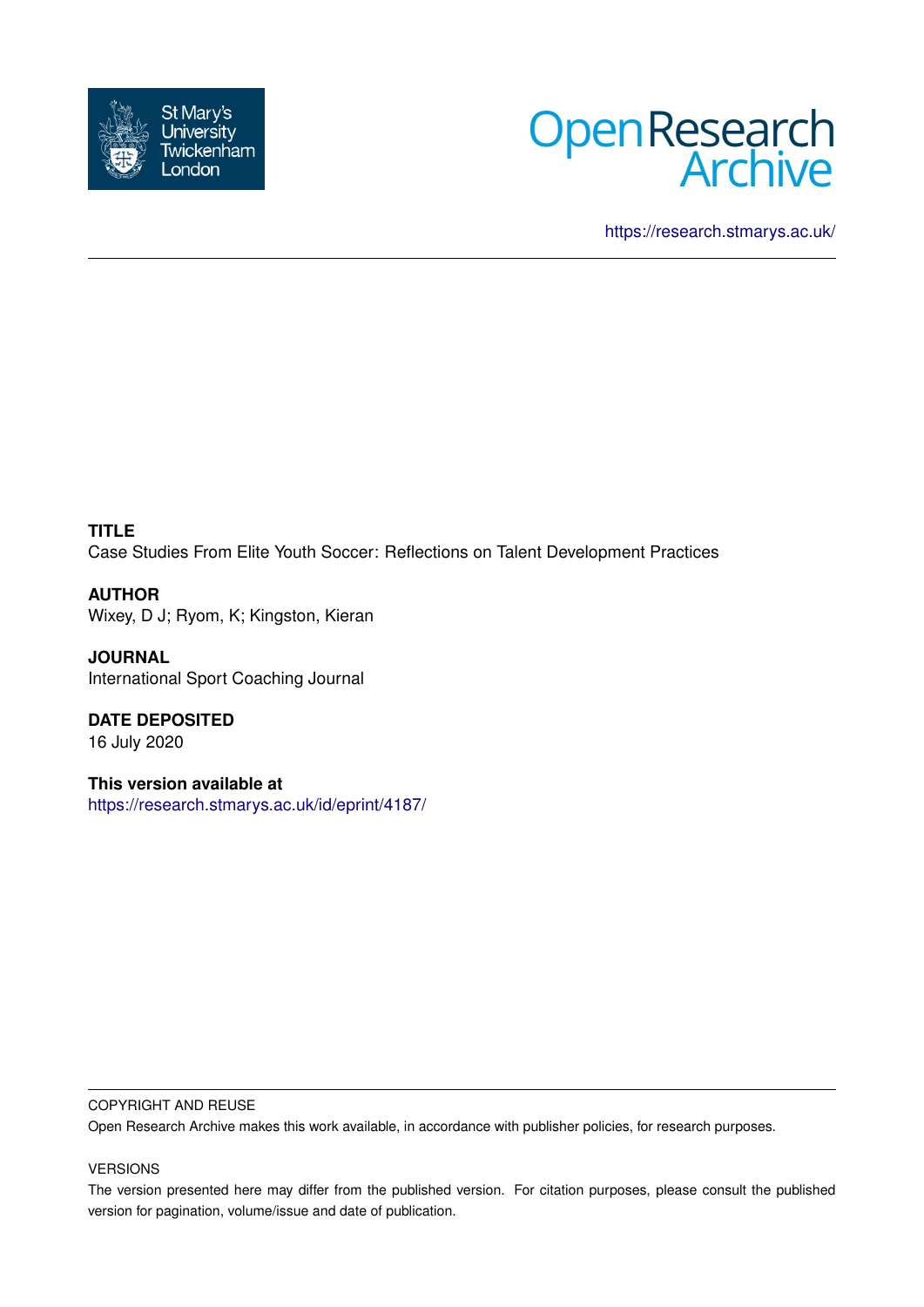| $\mathbf 1$    |                                                                                |
|----------------|--------------------------------------------------------------------------------|
| $\overline{2}$ | <b>Case Studies from Elite Youth Soccer: Reflections on Talent Development</b> |
| $\mathbf{3}$   | <b>Practices</b>                                                               |
| $\overline{4}$ |                                                                                |
| 5              | Date of 1st Submission: 27/01/2019                                             |
| 6              | Date of Resubmission: 22/08/2019                                               |
| $\overline{7}$ | Date of 2 <sup>nd</sup> Resubmission: 17/01/2020                               |
| 8              |                                                                                |
| 9              |                                                                                |
| 10             | Address for correspondence: please email<br>for any correspondence.            |
| 11             |                                                                                |
| 12             | ORCID:                                                                         |
| 13             |                                                                                |
| 14             | Acknowledgements:                                                              |
| 15             | Funding: None                                                                  |
| 16             | Conflicts of interest: None to report                                          |
| 17             |                                                                                |
| 18             |                                                                                |
| 19             |                                                                                |
| 20             |                                                                                |
| 21             |                                                                                |
| 22             |                                                                                |
| 23             |                                                                                |
| 24             |                                                                                |
| 25             |                                                                                |
|                |                                                                                |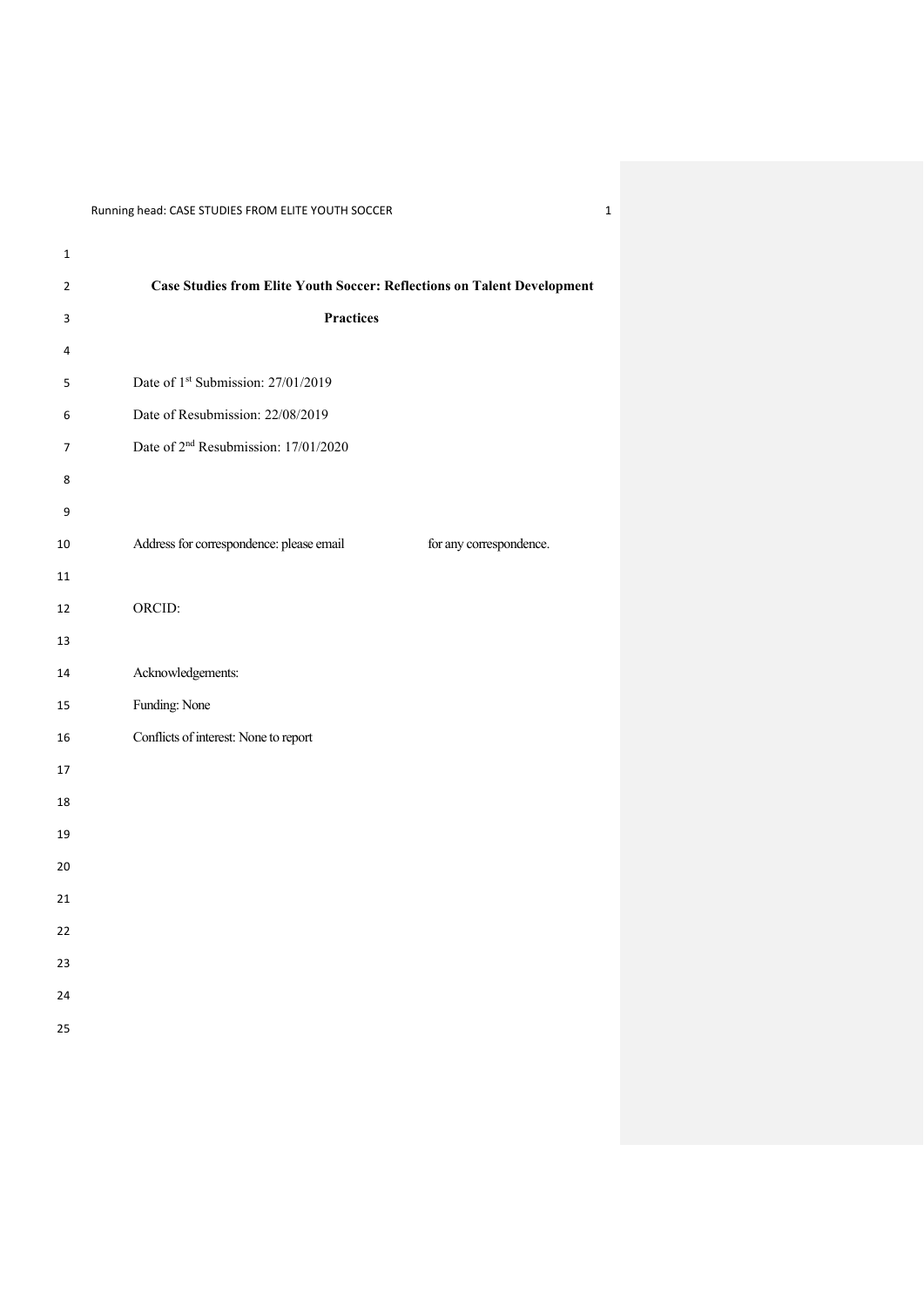| 26 | Abstract                                                                                      |
|----|-----------------------------------------------------------------------------------------------|
| 27 | With early specialisation being common-place within elite youth soccer, knowledge             |
| 28 | of the psychosocial implications associated with talent development practices would be of     |
| 29 | considerable use for the coaching practitioner. The current paper uses case studies as a      |
| 30 | platform to discuss potential psychosocial implications of early specialisation, and further, |
| 31 | offers practical suggestions for the elite youth soccer coach. Three case studies were        |
| 32 | chosen; each is an account of observations that took place within a British soccer academy.   |
| 33 | Themes of the case studies included: adult-led structures in early specialisation, awareness  |
| 34 | of need thwarting coach behaviours, and the retention or release of players. The case         |
| 35 | studies were deliberately chosen to prompt discussion, reflection, and action. Following the  |
| 36 | presentation of each case study, a theoretically driven discussion is formulated. Practical   |
| 37 | suggestions are then provided to assist in the management of talent development practices     |
| 38 | within elite youth soccer, and to further enrich the experiences of players. Concluding       |
| 39 | thoughts and areas for future research are briefly discussed.                                 |
| 40 | Keywords: early specialisation, coaching, qualitative                                         |
| 41 |                                                                                               |
| 42 |                                                                                               |
| 43 |                                                                                               |
| 44 |                                                                                               |
| 45 |                                                                                               |
| 46 |                                                                                               |
| 47 |                                                                                               |
| 48 |                                                                                               |
| 49 |                                                                                               |
| 50 | Case Studies from Elite Youth Soccer: Reflections on Talent Development Practices             |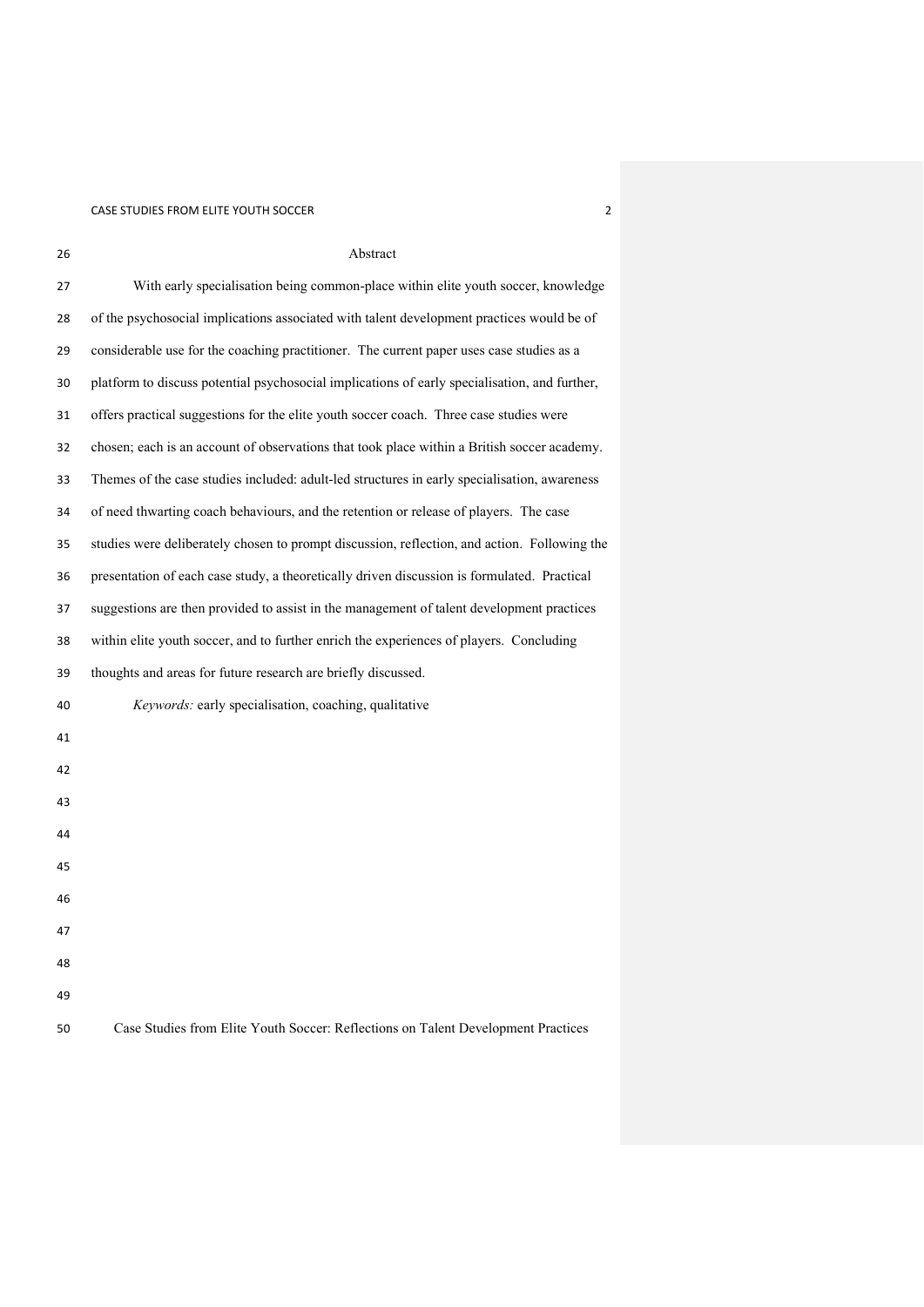| 51 | Early specialisation in elite youth sport remains a heavily debated topic (Haugaasen,           |
|----|-------------------------------------------------------------------------------------------------|
| 52 | Toering, & Jordet, 2014), and to date no authoritative position has been asserted as to         |
| 53 | whether specialisation or diversification should take precedence in the development of          |
| 54 | young athletic talent (Baker, Cobley, & Fraser-Thomas, 2009). Whilst some influential           |
| 55 | sporting bodies have chosen to actively discourage it (e.g., the national basketball            |
| 56 | association [NBA]; DiFiori et al., 2017), the English Premier League (EPL) made the             |
| 57 | decision to encourage early specialisation within elite youth soccer in England and Wales       |
| 58 | (see the Elite Play Performance Plan [EPPP], The Premier League, 2011). With two of the         |
| 59 | highest grossing sport leagues in the world applying opposing viewpoints on early               |
| 60 | specialisation, consensus as to whether early specialisation is the correct pathway for young   |
| 61 | athletic talent remains unclear. Without a consensus, early specialisation within elite youth   |
| 62 | soccer is likely to continue on its current path. Therefore, this paper considers the potential |
| 63 | psychosocial implications for young soccer players who engage in early specialisation.          |
| 64 | Through the presentation and analysis of short narratives, this paper will seek to challenge    |
| 65 | the elite youth soccer coach to reflect upon their own practise, and consider the implications  |
| 66 | that early specialisation can have on the well-being of their young players.                    |
| 67 | Early specialisation is conceptualised as: (a) an early start age in a single sport; (b)        |
| 68 | early involvement within sport; (c) early involvement in intense training; and (d) early        |
| 69 | involvement in competitive sport (Barker, Cobley, & Fraser-Thomas, 2009). One benefit of        |
| 70 | early specialisation is the extended amount of practice time that an athlete can accumulate;    |
| 71 | this is deemed to be the singularly most important aspect of talent development (Law, Côté,     |
| 72 | & Ericsson, 2007). In contrast, some have deemed such early specialisation as unnecessary       |
| 73 | (DiFiori et al., 2017) and even immoral (de Vasconcellos, Riberio, & Dimeo, 2009). In           |
| 74 | support of this stance, research has identified a range of maladaptive psychosocial             |
| 75 | implications associated with early specialisation, for example: increased likelihood of         |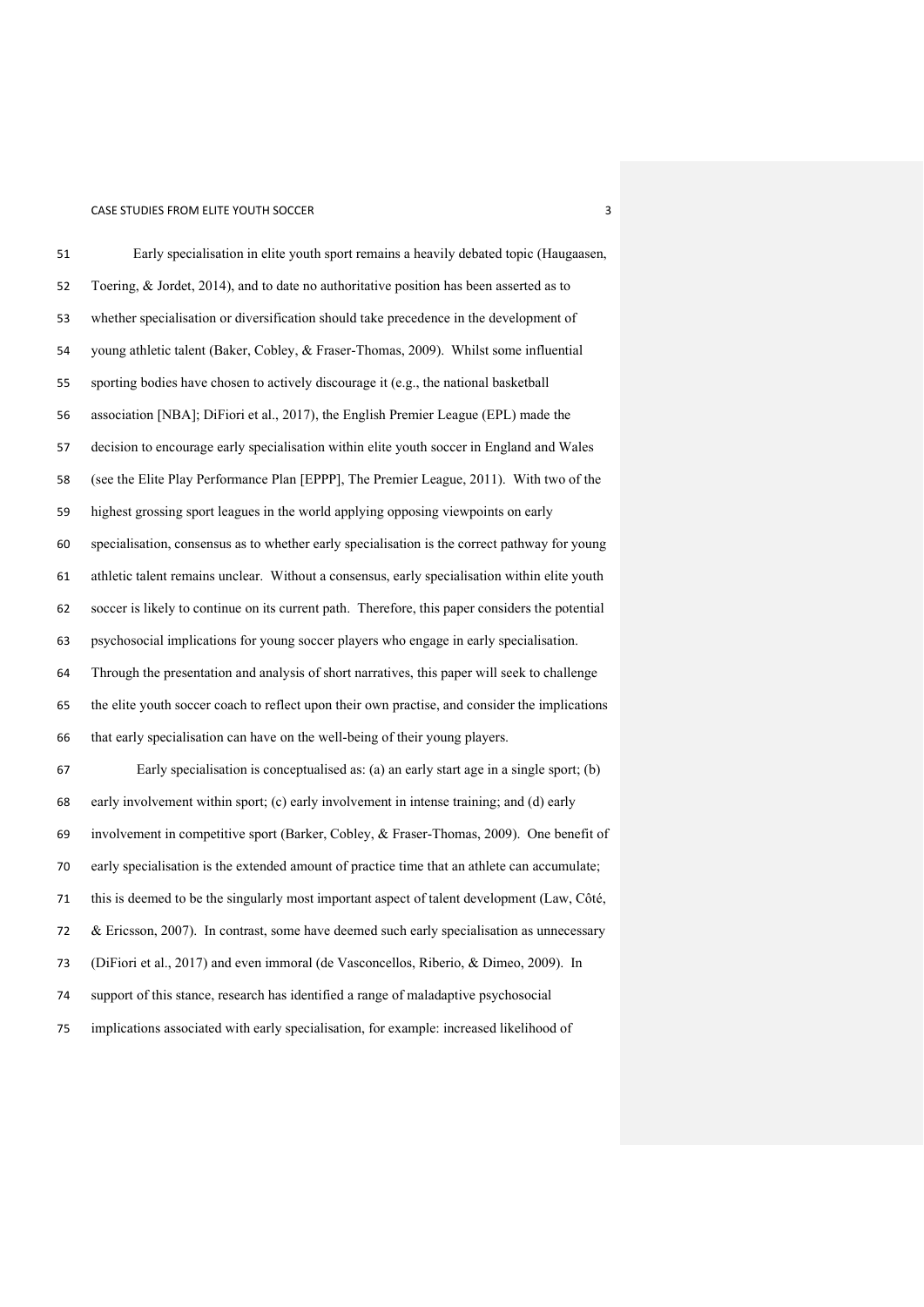burnout (Gould, Udry, Tuffrey, & Loehr, 1996), lower self-confidence (Wankel & Mummery, 1990), and greater risk of reduced well-being (Noon, James, Clarke, Akubat, & Thake, 2015). Recognising the potential maladaptive effects of early specialisation, Côté (1999) proposed the development model of sport participation (DMSP) to help navigate individuals 82 through their participation in sport (Côté & Erickson, 2017). According to the DMSP there are three phases: sampling years (ages six to 12), specializing years (ages 13-15), and investment years (ages 16 and over). It is within the sampling phase that much of the early specialisation and diversification debate centres. Epstein (2019), for example illustrates the contention surrounding this period through comparing Tiger Woods' (Golf) and Rodger Federer's (Tennis) entries into sport. As Epstein (2019) described, both athletes could be credited as the most successful sportspersons in modern history, however, each had considerably different journeys into their respective sports. While Woods solely played golf from just a few months old, Federer played a variety of sports (e.g., soccer, skiing, basketball) before focusing on tennis during adolescence. Epstein (2019) highlighted that Wood's story is a rarity, with many elite athletes having diversified prior to committing to a single sport. Despite a considerable amount of research and anecdotal evidence supporting early diversification (e.g., Bailey et al., 2010; Côté & Erickson, 2017), talent identification and development programmes, such as the professional soccer academies of England and Wales, continue to recruit players at the earliest opportunity (Unnithan, White, Georgiou, Iga, & Drust, 2012). As a consequence of the introduction of the EPPP in 2012, elite youth soccer academies in England and Wales have become increasingly structured and systematic in

injuries (Maffulli, Baxter-Jones, & Grieve, 2005), increased dropout (Wall & Côté, 2007),

targeting the holistic development of their young players. All soccer academies competing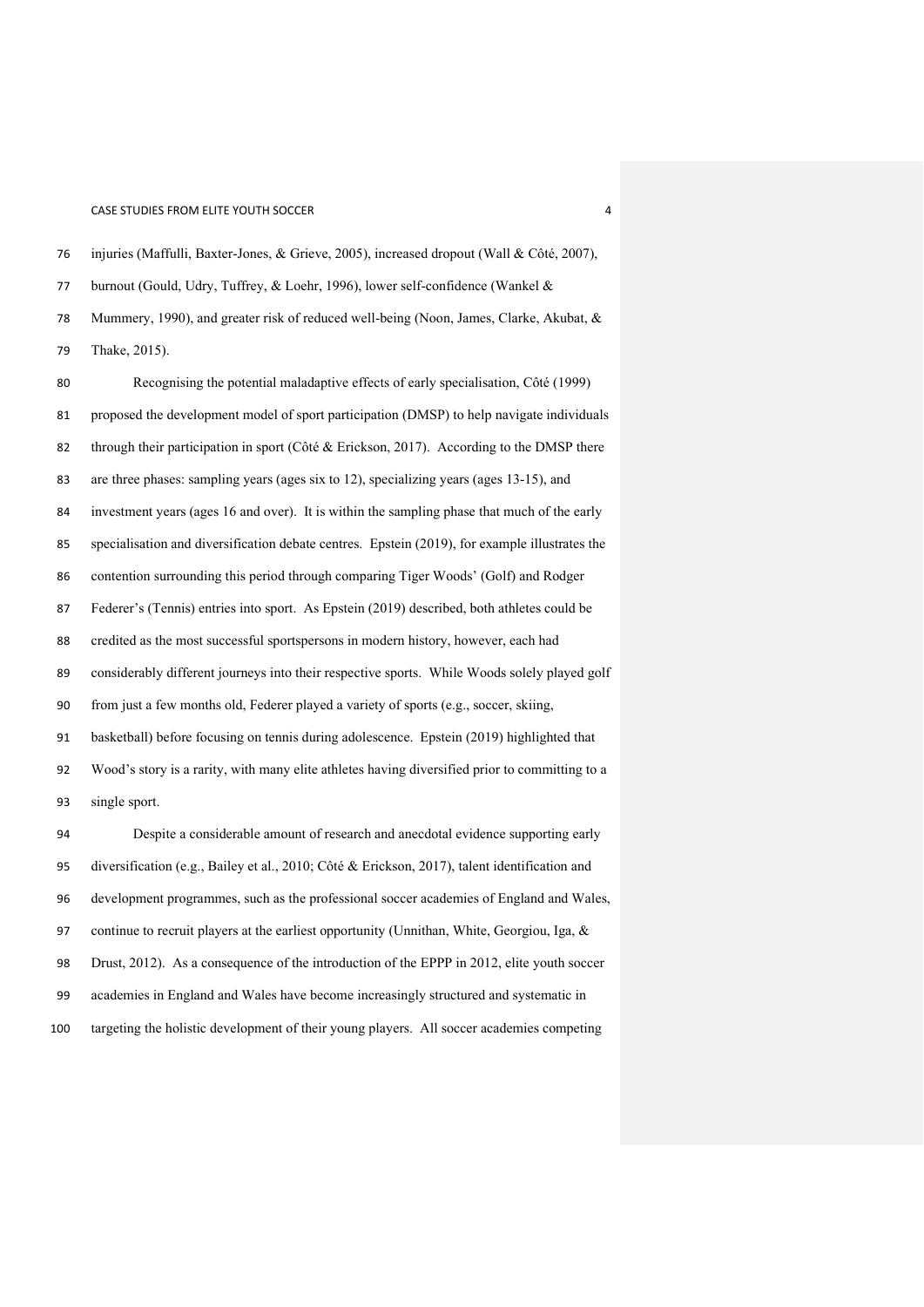in the English leagues are audited and categorised with a rating of one to four, one being the highest category. A key aim of the EPPP is to increase the amount of training hours for the academy player (The Premier League, 2011) with the intention of creating expert soccer players, earlier. Such an approach replicates Simon & Chase's (1973) assertions that long- term development towards expert status requires ten-years of deliberate practice (Bailey et al., 2010; Noon et al., 2015). This is characterised by goal-directed tasks that are completed in a serious manner for the purpose of a specific goal, with rules and feedback being provided by an adult (Ericsson, 2016).

 Consequently, seven to eleven-year olds, signed to either a category one, two, or three academy, must now participate in a minimum of three-hours a week of coaching. To obtain category one status, four to eight hours of coaching is expected of the academy at the foundation phase; incentivising academies to invest in more coaching for this younger age group, and directly promoting early specialisation. Critically, given the financial capital that academy players can bring a football club (Larkin & Reeves, 2018; Unnithan et al., 2012), it is in the best interest of an academy to recruit players as early as possible such that the individual player has the maximum time to accumulate deliberate practice hours, and also, to prevent competitor clubs from registering the player as their own asset. The directives of the EPPP and similar frameworks across Europe (see Larkin & Reeves, 2018; Nesti & Sulley, 2015), coupled with the profitable rewards of successfully developing young soccer talent in Europe, have contributed to the move towards early specialisation in elite youth soccer.

 One noteworthy study by Hendry, Crocker, and Hodges (2014) started to unpack the early diversification and early specialisation debate within British soccer academies. From their research, the authors found there to be no association between academy players' accumulated hours of play during childhood and their current (intrinsic and autonomous)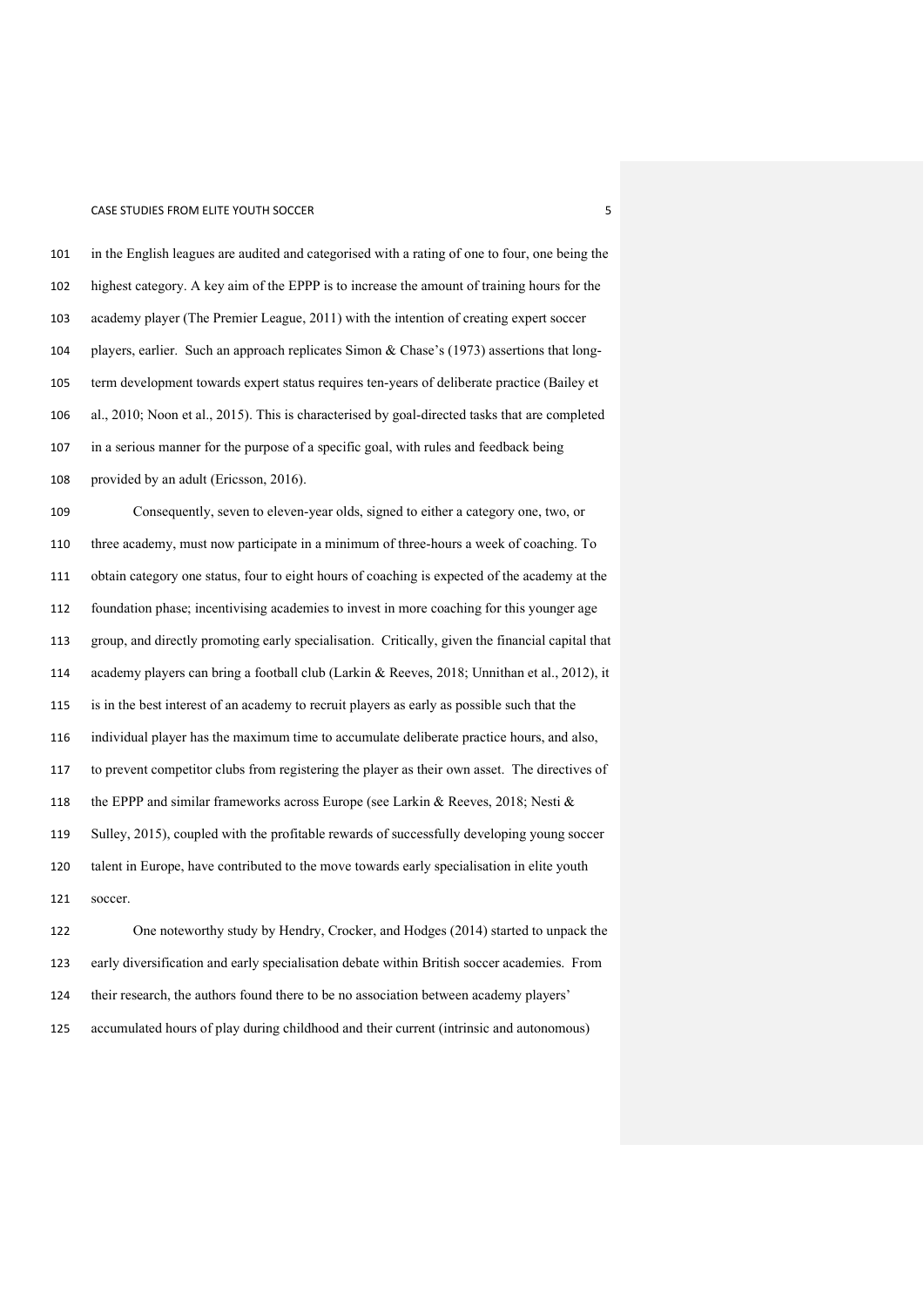motivation in the academy, findings very much at odds with the postulates of the DMSP (Côté, 1999). However, the oldest (U17) players participating in Hendry et al.'s (2014) research did demonstrate a negative relationship between number of years in the academy and their self-determination. Hendry et al. (2014) suggested that it was the prolonged exposure to, rather than the nature of deliberate practice sessions that was potentially detrimental to players' motivation. Although the U17 age group may be unique, given their recent transition into the professional development phase (see, EPPP) and the increased demands placed upon players (e.g., full-time contracts, financial gain, competitiveness), Hendry et al.'s (2014) findings emphasise the lack of consensus regarding whether early specialisation or early diversification best suits elite youth soccer players. What is clear however, is the importance of supporting a player psychologically when they commit over an extended period to the soccer academy.

 At present, early specialisation is happening within British soccer academies as part of a long-term strategy to improve the quality of home-grown players (The Premier League, 2011). In recognising this trend, this paper focuses upon supporting the adult practitioners who influence the experiences of players specialising early within elite youth soccer. In accordance with Ford et al. (2012), the aim is to apply theoretical principles to explain the potential implications of early specialisation practices, rather than evaluating their efficacy for elite youth soccer players. Therefore, the case studies, deliberately chosen for their dramatic character and potential to effect change in coach-behaviours, are presented to emphasise psychosocial implications associated to early specialisation. The objective here was to engage the soccer academy coaches, critically discussing elements of practices within youth soccer academies, with a focus upon the associated

implications of early specialisation. In line with the approach taken by DiFiori et al. (2018),

suggestions are offered for academy practitioners to assist in managing issues associated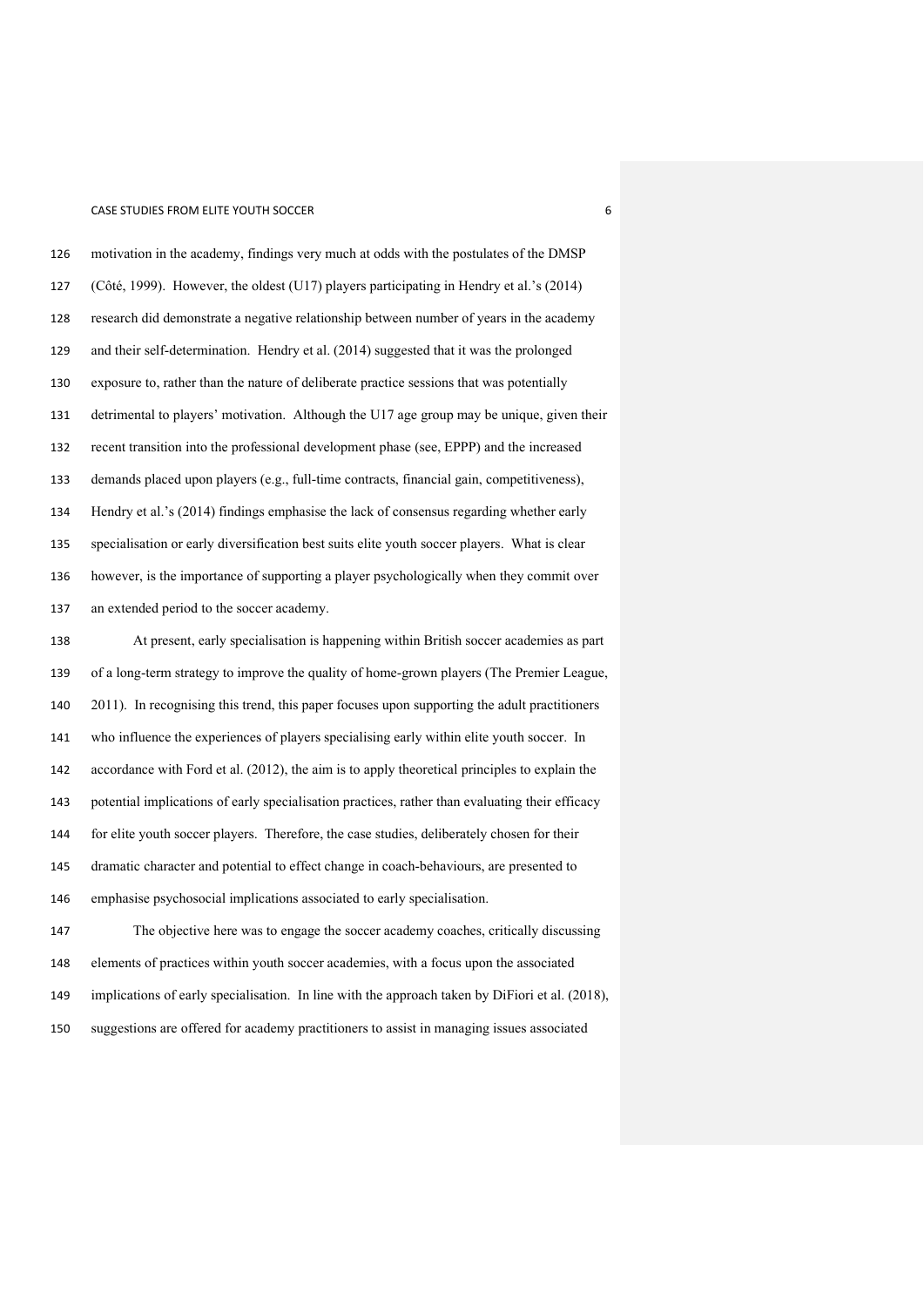# CASE STUDIES FROM ELITE YOUTH SOCCER **FROM ELITE** YOUTH SOCCER

| 151 | with early specialisation in an elite youth soccer academy setting. Practical suggestions are  |
|-----|------------------------------------------------------------------------------------------------|
| 152 | provided with the objective of reducing the epistemological gap between coach knowledge        |
| 153 | and coach behaviour (Partington & Cushion, 2013). Given that reflection does not simply        |
| 154 | result in change (Cushion, 2018), responsibility falls upon the coaching practitioner, to      |
| 155 | transfer their reflections of the following case studies into action. Through insight into the |
| 156 | potential psychosocial consequences of early specialisation, coaches are encouraged to         |
| 157 | reflect upon their own actions (retrospective reflection-on-action; Gilbert & Trudel, 2005),   |
| 158 | and be open to readily change their own coaching behaviours (reflection-in-action, Gilbert     |
| 159 | & Trudel, 2005; Whitehead et al., 2016) with the aim of supporting the psychological           |
| 160 | development of their players as they journey through the soccer academy.                       |
| 161 | Methodology                                                                                    |
| 162 | The data presented in this article are of qualitative origin, based on the wish to             |
| 163 | explore, interpret and understand meaning ascribed to soccer academies. To achieve a sense     |
| 164 | of meaning and the lived world of soccer academies, systematic observation was applied as      |
| 165 | the method.                                                                                    |
| 166 | <b>Philosophical Assumptions</b>                                                               |
| 167 | This study adhered to the philosophical assumptions of hermeneutics as understood              |
| 168 | by Gadamer (2013). The ontological starting point of hermeneutics is that all humans are       |
| 169 | understanding and interpretative beings (Gadamer, 2013). The methodological standpoint         |
| 170 | of hermeneutics encourages methods in which human understanding and interpretation of          |
| 171 | reality are basic conditions for the acquisition of reliable knowledge. Given the closed-door  |
| 172 | nature of soccer clubs and the dominance of "legislative" sport coaching literature (c.f.      |
| 173 | Cronin & Armour, 2017), the adoption of a hermeneutic philosophy was deemed necessary          |
| 174 | to understand and interpret the lifeworld of the soccer academy. With this, an attitude was    |
| 175 | adopted by researchers to see the (academy) world "afresh" (Finlay, 2014), enabling            |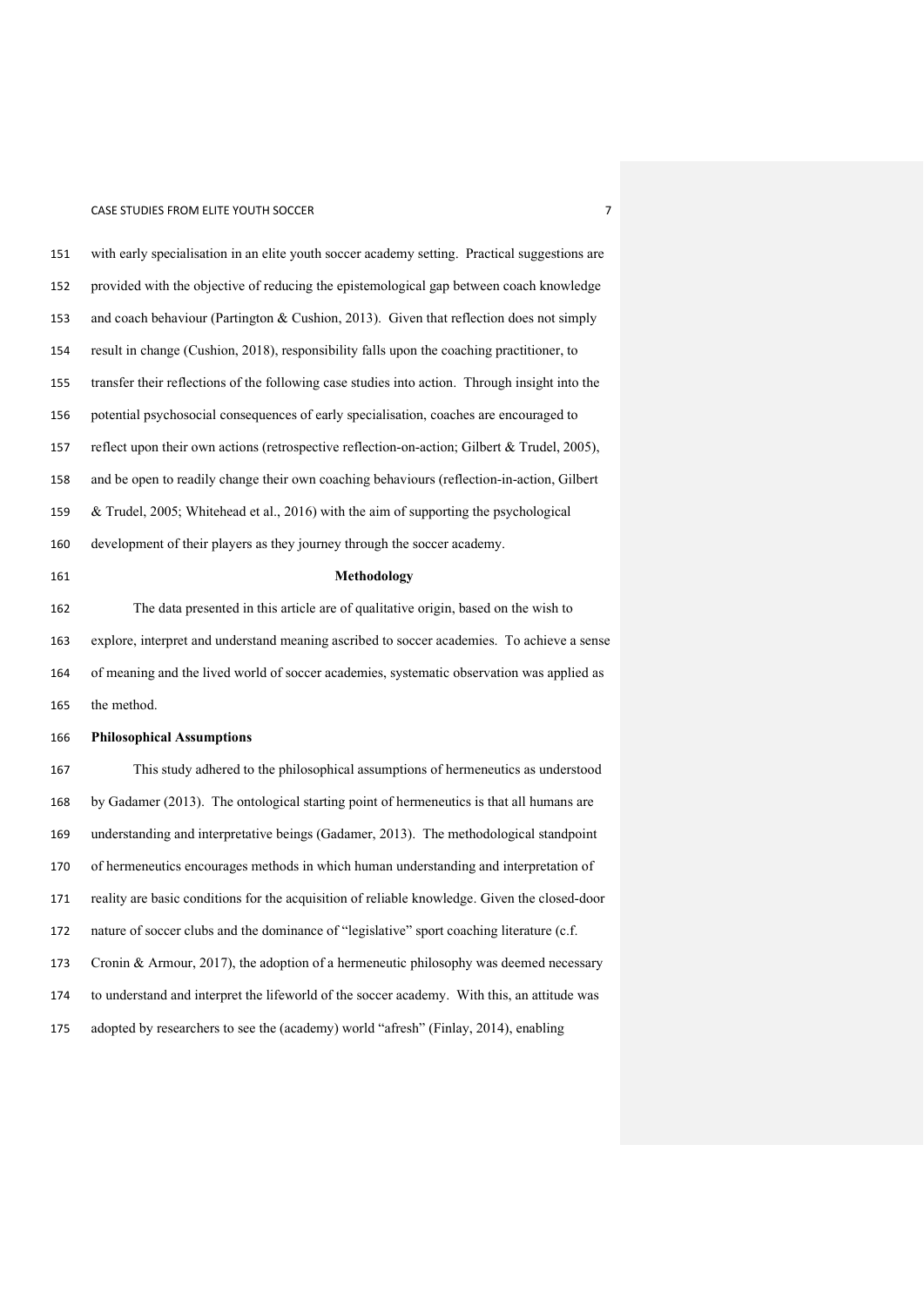identification of the essential features of an academy environment that epitomised issues

associated to early specialisation.

**Ethical Considerations**

 Following institutional ethics approval, several steps were taken to ensure that the rights and interests of participants were upheld throughout the collection of the data which informed the case studies. Of primary concern, given the nature of the paper, was the representation of the academy coaches. Informed consent was obtained from the manager of each academy. From the outset, coaches were aware that the first author was a participant- observer conducting research within their academy, and that their practices may be discussed publicly, albeit anonymously. Coaches were made aware that they could withdraw consent at any time without penalty, and that observations, (featuring their sessions) would not be considered. Field notes were emailed to coaches on completion to give them a further opportunity to withdraw any observations relating to their sessions; none chose to do this. Having taken time to build rapport with the academy coaches, the lead author was able to openly discuss his observations with the participating coaches, and in doing so confirm accuracy of field-notes, discuss contradictions in knowledge, and offer applied suggestions (see Christians, 2008). This approach, termed "member reflection" (Smith & McGannon, 2017), helped to reduce feelings of covertness, provide some level of qualitative rigour, and maintained the relationships with participating coaches (Palmer, 2017). Regarding player involvement, the first author was introduced to players during training with the role of observing sessions and assisting the coach. It was agreed with the director of each academy that loci-parentis of the players would be assumed by the football club. This was deemed appropriate given the unobtrusive method of data collection. Pseudonyms were used for both players and coaches throughout the case studies. In deciding which case studies to feature, the universal utilitarian approach of which stories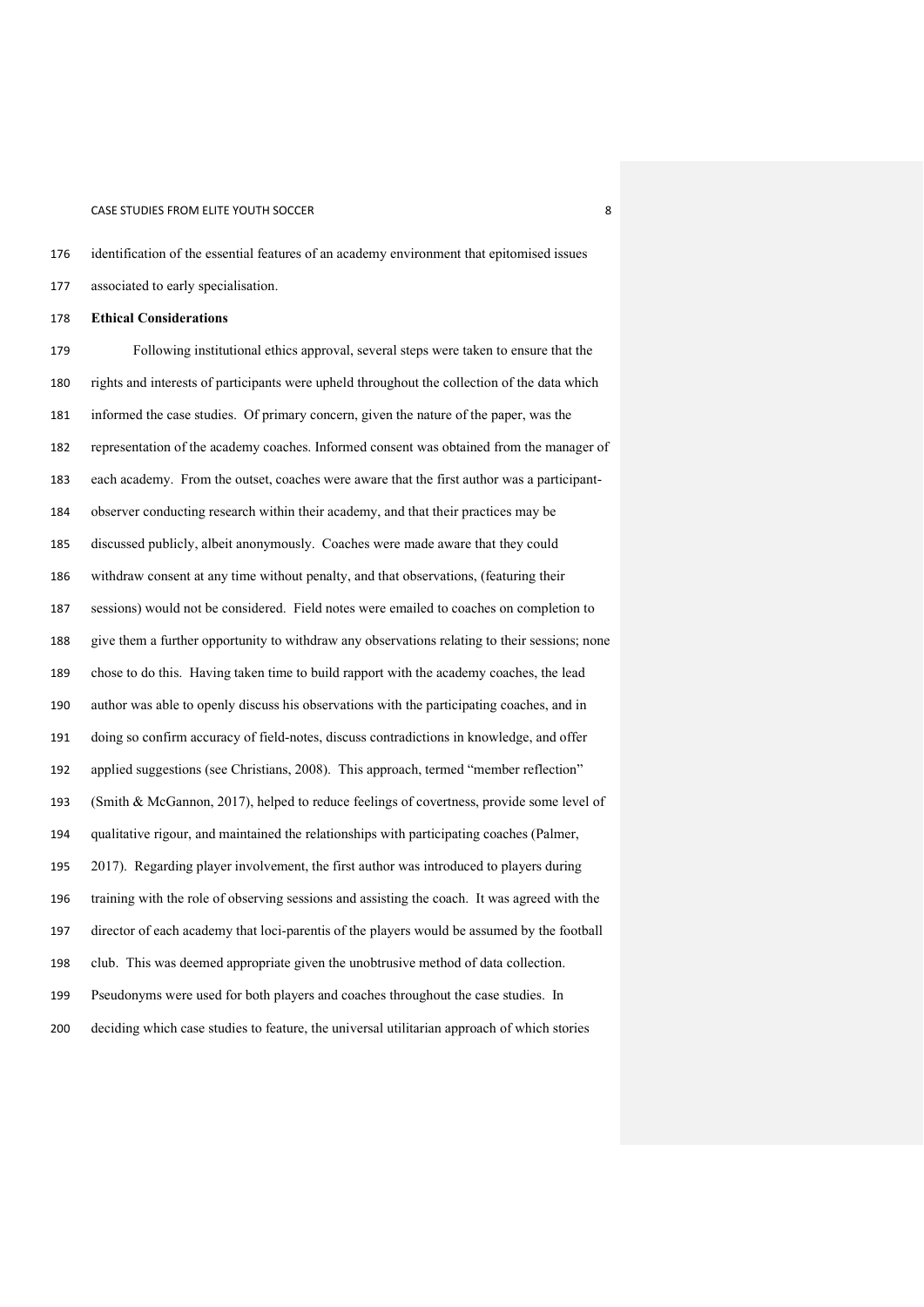would provide the greatest good for the greatest number (i.e., be of best benefit to the academy players) was employed (Miller, Birch, Mauthner, & Jessop, 2012), but only to the point that it would not be detrimental to the participating coaching practitioners, as this would undermine the aim of the paper.

**Participants**

 Three UK football academies were involved in the current study, with field note observations occurring at each. The academies were solicited on the basis that each was of category two academy status and were geographically commutable for the first author. Each academy agreed to the first author assisting with training sessions and adopting the role of participant-observer. The participants in case study one and two included academy players and academy coaches, whilst case study three included academy coaches and other academy talent development staff (i.e., head of scouting, head of safeguarding, and education). The academy players featured within the case studies were all male and aged between seven and 15 years old. Not all players who were observed feature in the presented case studies. The adult academy staff members were also all male, and all over the age of 20. The coaches all held a minimum of a UEFA B coaching license, with many holding the UEFA A coaching 217 license<sup>1</sup>. **The Case Study** According to Yin (2014) the case study is best described as: "an empirical enquiry that investigates a contemporary phenomenon in depth, and within a real-life context,

especially when the boundaries between phenomenon and context are not clearly evident"

(p. 14). This study uses multiple cases to learn about the unique environment of soccer

 UEFA are the governing body of soccer for the continent of Europe. UEFA coaching badges are recognised internationally, with UEFA B and UEFA A licenses considered to demonstrate high levels of coaching competency.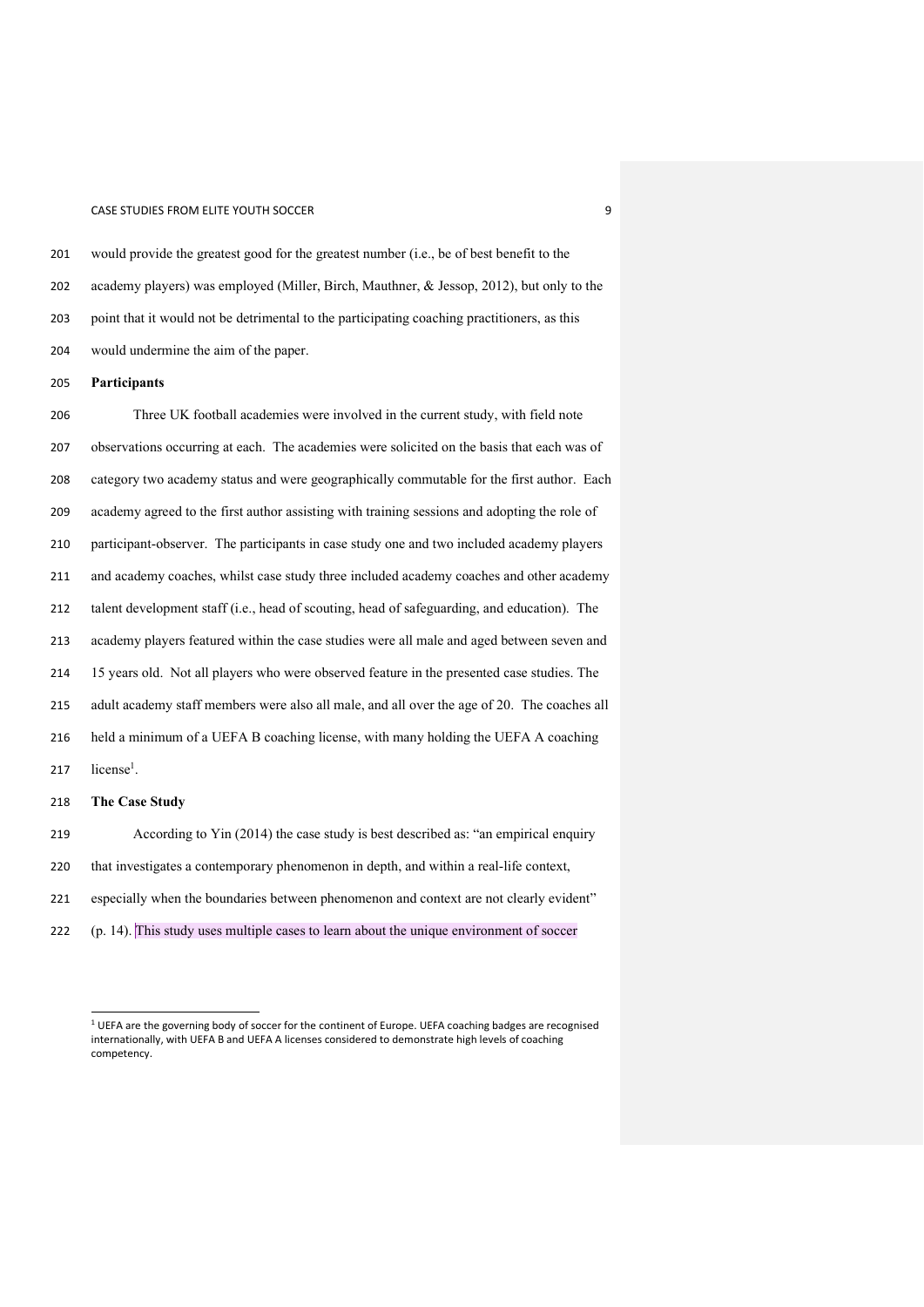| 223 | academies in the UK. Multiple or collective case studies are when several cases are used in    |
|-----|------------------------------------------------------------------------------------------------|
| 224 | order to learn about a phenomena, a population, or a general condition (Yin, 2014).            |
| 225 | Although case studies are common and widely discussed in a research context, they              |
| 226 | often remain misunderstood (Flyvbjerg, 2006). Usually generalisation is the most widely        |
| 227 | debated topic concerning case studies (Flyvbjerg, 2006; Yin, 2014). Much of the overall        |
| 228 | discussion stems from difference in opinion about epistemology, which makes it difficult, if   |
| 229 | not impossible, to reach an agreement. Thus, when working with case studies, it is crucial     |
| 230 | that the author present the paradigm that defines the study (as well as the overall aim). This |
| 231 | study employs Kvales' (1996) idea of analytical generalisation which emphasizes a well-        |
| 232 | considered evaluation of the results of a given case study, and how these results may apply    |
| 233 | as guidelines in other similar situations. In this current paper, three different case studies |
| 234 | are interpreted and elaborated on individually.                                                |
| 235 | Observation                                                                                    |
| 236 | Systematic observation was used as the method for data gathering in this study.                |
| 237 | Fundamental to observation is the need to understand the cultures of the entity being          |
| 238 | studied. To achieve this, protracted and systematic observations are necessary. In the         |
| 239 | current study, the researcher remained in situ for an entire academy season at each club       |
| 240 | (July-May) and attended three training sessions per week with each session lasting between     |
| 241 | 90 and 120 minutes.                                                                            |
| 242 | Doutinizant also agreeting was adopted for this study. This is also protonized by              |

 Participant observation was adopted for this study. This is characterised by observation taking place in familiar surroundings for those being observed (Thorpe, 2012). Further, within participant observation there should be scope for different types of social actions between researchers and the environment (Brinkmann & Kvale, 2014). Beside data collection, participant observation was chosen due to the unique ability to: (a) provide 247 unfettered access to unique environments; (b) build a relationship with the observed actors;

**Commented [KR1]:** Have added this section to clarify the case type.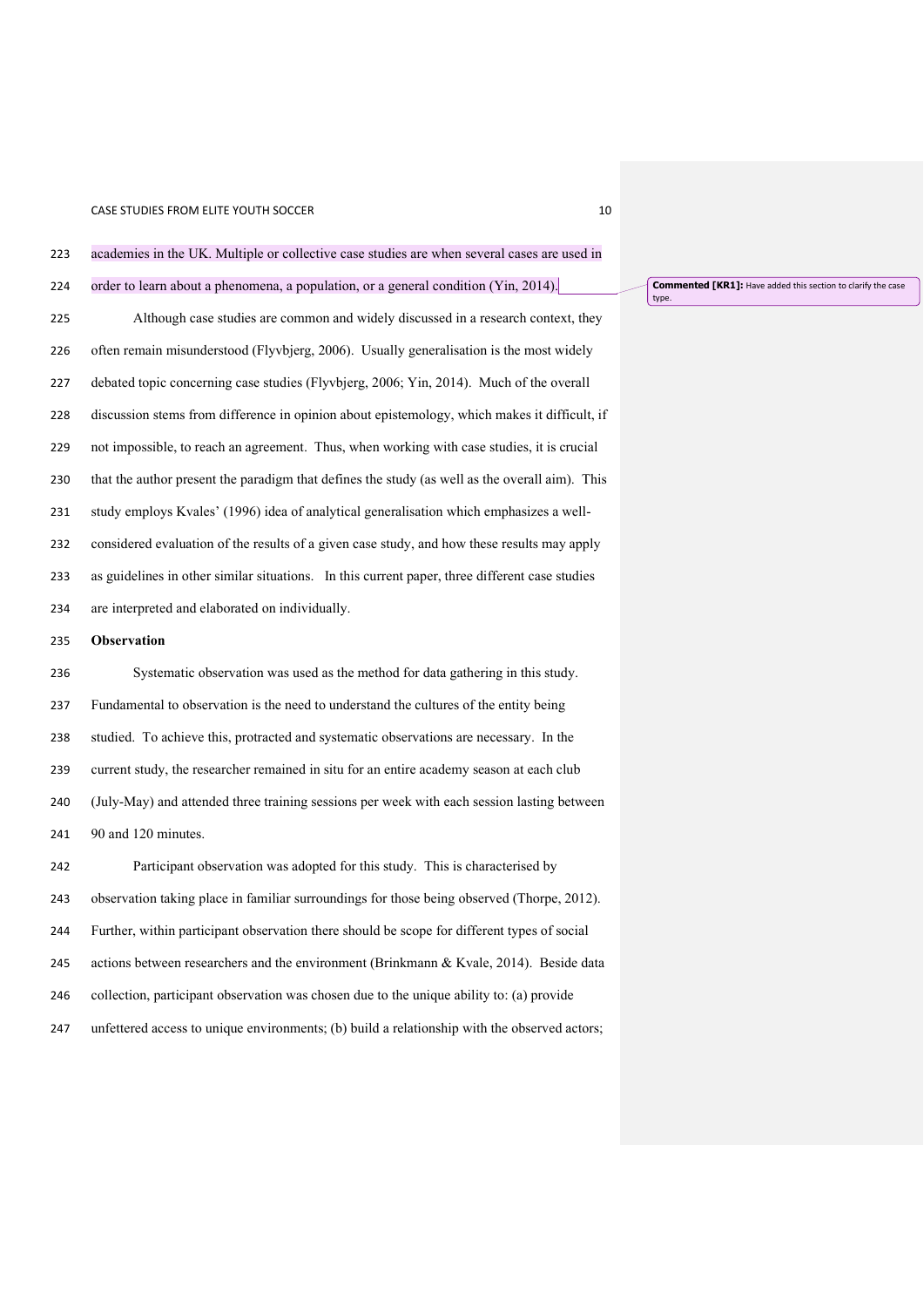| 248 | (c) asking appropriate questions; (d) get an intuitive understanding of the data; (e) capture |  |
|-----|-----------------------------------------------------------------------------------------------|--|
| 249 | and address relationships that are unavailable using other qualitative methods; and (f)       |  |
| 250 | describe a practice (Thorpe, 2012). The observer was physically positioned within sessions    |  |
| 251 | on the side of team talks or next to players or coaches, while balancing the challenge of     |  |
| 252 | participating and researching at the same time (Labaree, 2002). At each academy, the          |  |
| 253 | researcher did not start to make field notes until late October. This allowed time for the    |  |
| 254 | researcher to become acquainted with the environment and to build relationships with the      |  |
| 255 | coaches and players. In addition to normalising the researcher's role, this potentially       |  |
| 256 | supported the integrity of the observed interactions (Thorpe & Olive, 2017). Field notes      |  |
| 257 | were made after each session rather than in situ.                                             |  |
| 258 | Data analysis                                                                                 |  |
| 259 | Observations were transcribed verbatim, which resulted in 145 pages of single-                |  |
| 260 | spaced raw text. The data analysis followed a two-step method for organizing and              |  |
| 261 | interpreting qualitative data (Winchester, Culver & Camiré, 2011). The first step was the     |  |
| 262 | reading and rereading of observation notes, where meaningful text segments or raw data        |  |
| 263 | units were identified and coded. These units represented a single idea or piece of            |  |
| 264 | information based on the authors' interpretation. The first step resulted in distinct         |  |
| 265 | observations from different cases being stitched together (Winchester et al., 2011) in which  |  |
| 266 | distinct episodes emerged. The second step was the "creation" of narratives from the          |  |
| 267 | observations. The narratives were constructed by going through data specific to each case     |  |
| 268 | and turning it into a collective story (Denison, 1996). This was achieved after multiple      |  |
| 269 | readings of the transcripts and plots were identified and compiled into vignettes.            |  |
| 270 | Polkinghorne (1995, p. 7) describe plots as when "events and actions are drawn together       |  |
| 271 | into an organised whole by means of a plot. A plot is a conceptual scheme by which a          |  |

272 contextual meaning of individual events can be displayed". For example, some transcripts

Commented [KR2]: Have edited this section rather much. See if you find it more in line with the reviewer comments. I have included the study they recommend ©

**Commented [KR3]:** Winchester, G., Culver, D. & Camiré, M., (2011). The Learning Profiles of High School Teacher-coaches. CANADIAN JOURNAL OF EDUCATION 34, 4 (2011): 216-233

**Commented [KR4]:** Polkinghorne, D., 1995. Narrative configuration in qualitative analysis. In: J. Amos Hatch and R. Wisniewski, eds. Life history and narrative, London: The Falmer Press, 5–23.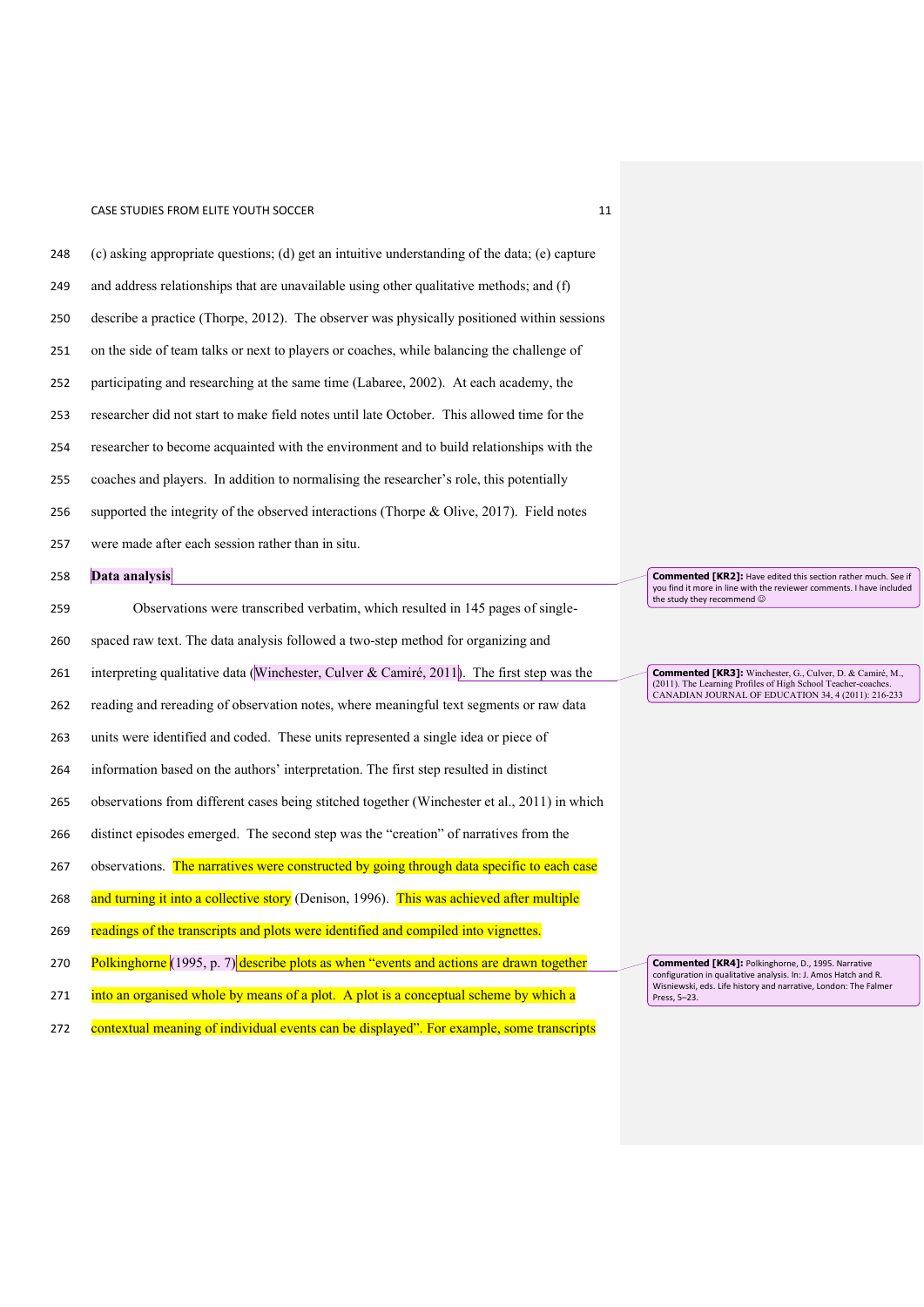| 273 | featured a plot centring on the <i>phantom professional</i> , an elusive persona incomprehensible |
|-----|---------------------------------------------------------------------------------------------------|
| 274 | to the young footballers. Resultantly, three narratives were presented: (i) five minutes of       |
| 275 | development wasted!; (ii) the phantom professional; and (iii) retain or release?                  |
| 276 | <b>Results</b>                                                                                    |
| 277 | <b>Case Study One: "Five Minutes of Development Wasted!"</b>                                      |
| 278 | The players gathered around Aaron, 15 in all; a mix of six, seven, eight year                     |
| 279 | olds. "That's not good enough!", began Aaron, "You're wasting time outside of the                 |
| 280 | practice not gathering the balls quickly enough. That's five minutes of development               |
| 281 | wasted! [emphasis added]" I looked at the players as Aaron said that last line: "five             |
| 282 | minutes of development wasted". I looked to see if they could comprehend that.                    |
| 283 | Some looked down at their feet as though they were being told off and others looked               |
| 284 | around at the other players. Aaron was deadly serious, looking down on the players,               |
| 285 | glaring across the group waiting for players to make eye contact with, holding his                |
| 286 | gaze. He continued, "that's five minutes less development you have to becoming a                  |
| 287 | professional". The practice restarted. The players played as they had in the previous             |
| 288 | practice; moving the ball quickly, demonstrating skills, lots of energy lots of noise             |
| 289 | and quickly brushing off any mistakes they made. They seemed to love playing and                  |
| 290 | love the practices. After the session, I walk back over the pitch with Sebby, one of              |
| 291 | the youngest players in the group. He started to show me some tricks and I showed                 |
| 292 | him one or two he could practice. Upon saying goodbyes for the session, I asked                   |
| 293 | Sebby what he was doing that afternoon, his reply: "well I have this new toy my                   |
| 294 | mum got me that I'm going to play with."                                                          |
| 295 | The presence of six or seven year olds in elite youth environments, as described                  |
| 296 | above, is becoming commonplace in the ever-more competitive world of elite sport. With            |
| 297 | talent identification and development often starting before the age of nine ("pre academy";       |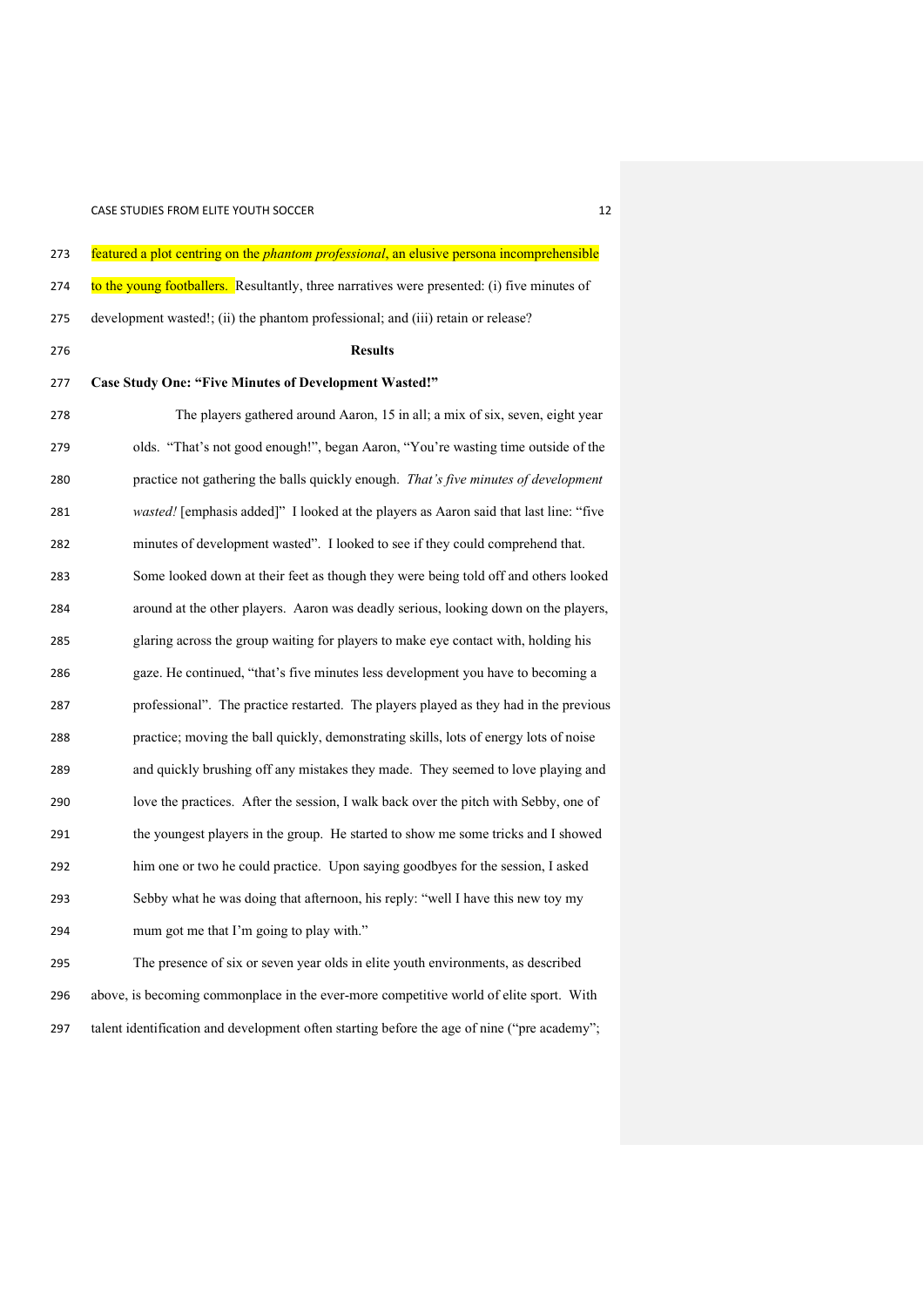#### CASE STUDIES FROM ELITE YOUTH SOCCER 13 AND 13 AND 13

 soccer players increasing (see Nesti & Sulley, 2015), coaching practitioners need to be aware and make a distinction between a child participating in an elite sport programme and perceiving that child to be a small adult (Donnelly, 1993). Aaron's *serious* approach to a child's career, although probably driven by good intentions, draws parallels to previous concerns that children are indeed treated as small adults (Donnelly, 1993). The emphasis from Aaron (an adult), and the clear despondence of the players (children) to Aaron's coaching-debrief supports concerns previously voiced by Grupe (1985): Children would never think on their own accord of subjecting themselves to an organised form of sport aimed for long-term performance, and to organization of their daily, weekly, and yearly schedules as is required in preparation to achieve top performance. (p. 10) From their reactions (i.e., looking down or looking away), the players do not appear to comprehend what Aaron is implying. While supporting Grupe's assertion that a child would not volitionally engage in long-term planning of their sporting career, it is only when talking to Sebby after the session (about his afternoon plans to play with his new toy), that the contrast becomes clear. Sebby is living a dual-life, one as a child and the other as an academy player on a talent pathway to professional sport, a circumstance aligned to the "disappearance of childhood" (Postman, 1982). This *loss* was one concern of early specialisation postulated earlier by Grupe (1985), others included: (a) exposure to excessive psychological and physiological stress; (b) becoming detached from the larger society; (c) denied important social contacts and experiences; and (d) facing a type of abandonment at any stage in their career/life. Indeed, Donnelly (1993) explained that children will still attempt to create

Larkin & Reeves, 2018), and the frequency and contact time between coaches and academy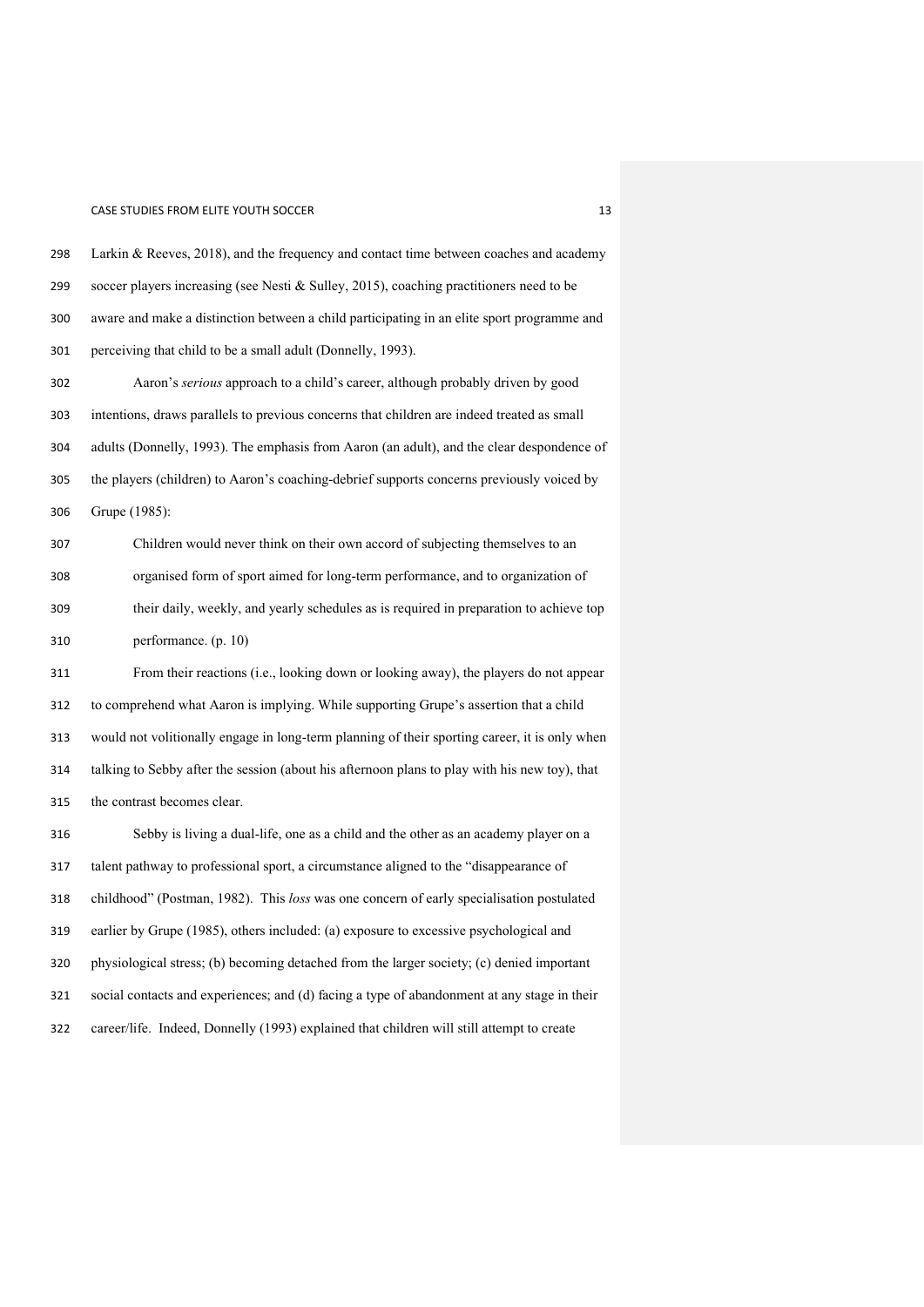opportunity and space to *be* children and so Postman's (1982) assertion may be a dramatic reflection of reality. However, Aaron's surveillance of the players and subsequent condemnation of the young players for messing around whilst fetching balls arguably stunts opportunities for the players to express their childhood selves, and therefore is of concern according to Côté, Erickson, and Abernethy (2013). Côté et al. (2013) highlighted that sport environments that do not include both adult-led and peer-led structures may be less- favourable to players' motivation for continued participation. Supporting the motivation of young athletes is recognised as being integral to long-term development in elite youth sport (DiFiori et al., 2018), and thus is a priority for academy soccer coaches (Kingston, Wixey, & Morgan, 2018). **Practical suggestions for the elite youth coach.**  1. When speaking to young players, coaches may find talking about events of relative immediacy (e.g., next competition, tournament or parents evening reviews) more engaging for younger players. Moreover, coaches should (and many do) endeavour to get to know their young players and their lives outside of the academy. A coaches' knowledge of their players may prompt them to provide more individualised and contextualised feedback, thus engaging their motivation rather than merely emphasising the end goal of early specialisation as a control measure (Ford et al., 2012). 2. Structural changes, within the academy programme, like those proposed in previous literature (i.e., Chase & DiSante, 2017; DiFori et al., 2018; Donnelly, 1993) could alleviate concerns regarding early specialization. Specifically, this could include opportunities for deliberate play (Côté, 1999), with research (e.g., Gilbert et al., 2002; Loy et al., 1995) supporting the tenet that deliberate play can be favourable towards elite success within the earlier years of athletic development (Côté, 1999). Soccer academies could look to incorporate opportunities for their younger players to engage more in activities that are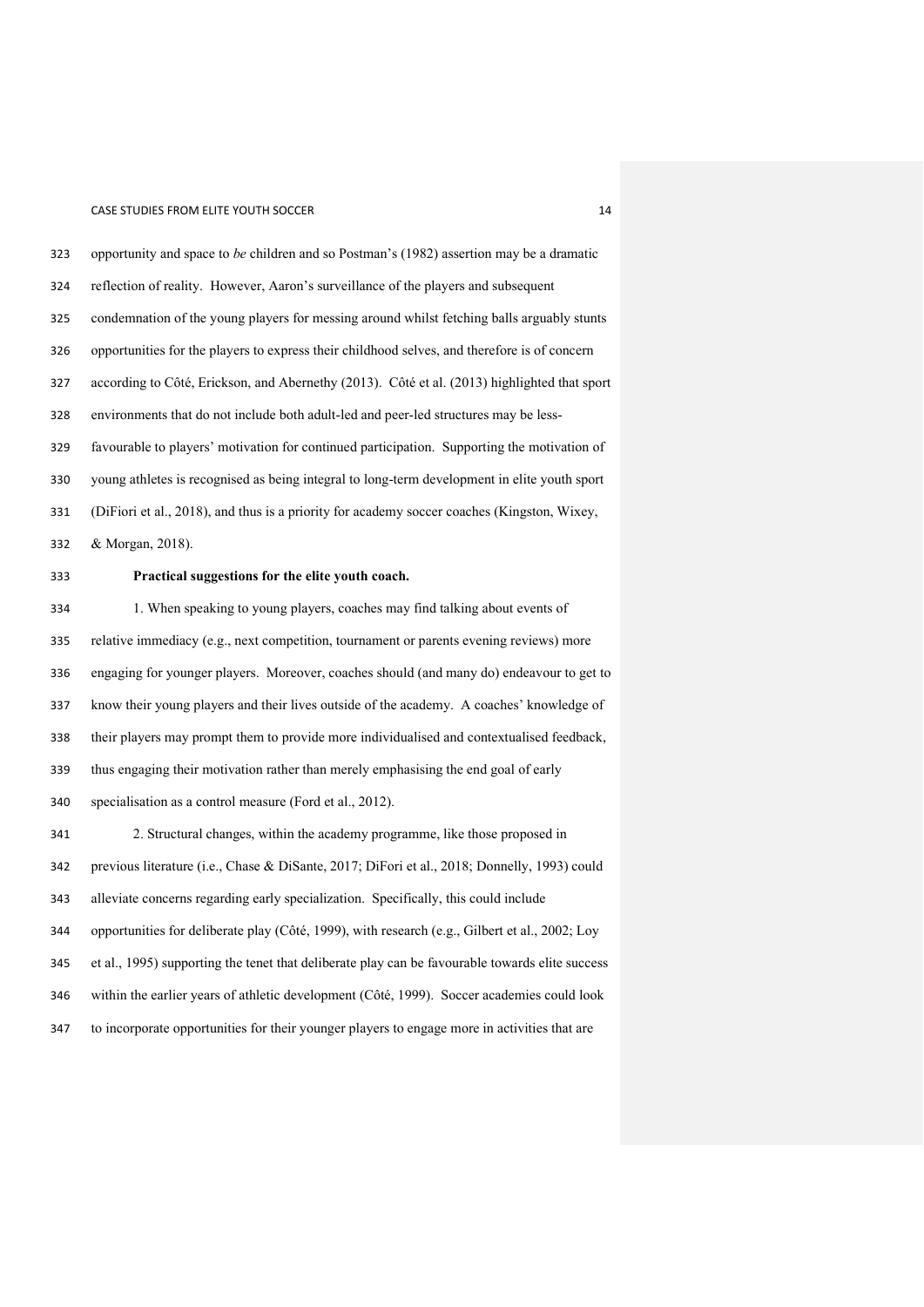closely aligned to the groups' age (chronological or biological) and maturation status. Activities might occur in subtle ways such as during water breaks, warm-ups, integrated into training practices, or through strength and conditioning related games. More overtly, clubs could utilise the *school (day) release* programme (where players will spend a day per week at the academy studying and training in lieu of attending school), and offer opportunities for players to engage in a range of sports or activities. Such activities, whether physical or not (e.g., learning sport nutrition through cookery classes), would also contribute towards the holistic approach that soccer academies frequently claim, but don't always uphold (see Stratton, Reilly, Williams, & Richardson, 2004). **Case Study Two: The Phantom Professional**

| 358 | "Do you want to be a professional player?" That phrase rang around                     |
|-----|----------------------------------------------------------------------------------------|
| 359 | the pitch. It is not a new phrase; I have heard many times before. However,            |
| 360 | this time I observed the players' reactions. Clive pointed to the stadium lights       |
| 361 | that could be seen in the distance: "If you want to be a professional you need to      |
| 362 | get this right." The players knew where the stadium was, hardly any looked.            |
| 363 | They looked a bit beaten up, drained almost. Hands on waists with no eye               |
| 364 | contact; they generally looked miserable. Clive said it again: "do you want to         |
| 365 | be a professional or not?" It was rhetorical, but almost felt threatening. It was      |
| 366 | followed by a thick silence, and then a final rhetoric from Clive: "you wouldn't       |
| 367 | be here if you didn't want to be a professional soccer player." This                   |
| 368 | <i>professional standard</i> , that Clive used to compare the players' performance to, |
| 369 | had become the enemy. You could see it; the players looked sick of being               |
| 370 | compared to the <i>phantom</i> professional. The professional, who the players         |
| 371 | apparently aspired to be, appeared to just deflate them. I watched. These              |
| 372 | players are 14 years old, some 13, is the jump too far? Can they really be             |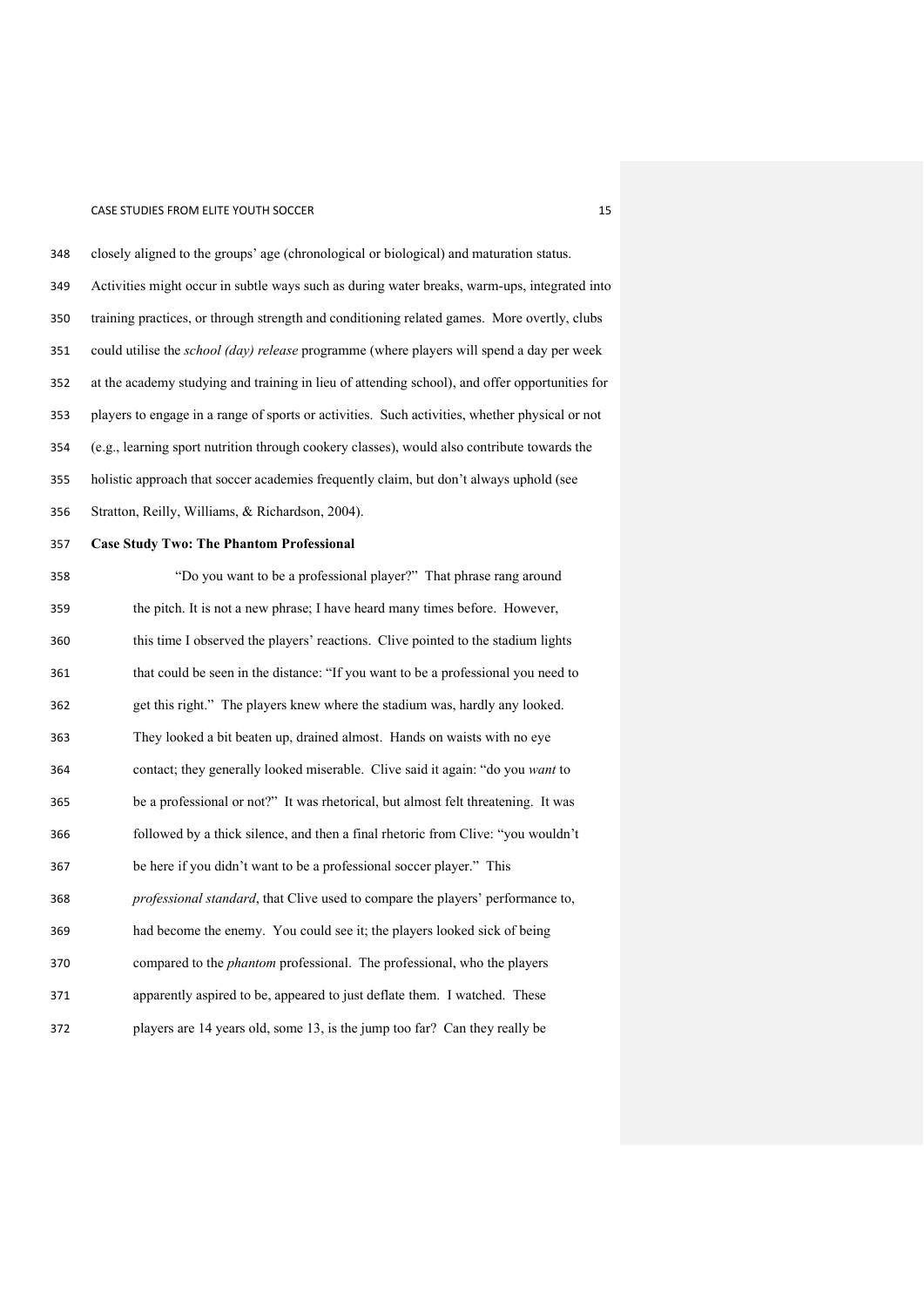| 373 | expected to embody a professional when they have not even played up a year                      |
|-----|-------------------------------------------------------------------------------------------------|
| 374 | group yet? The expectations of the players became almost unattainable.                          |
| 375 | Psychological need thwarting is a term to describe actions or behaviours that                   |
| 376 | contribute to or directly reduce the satisfaction of an individual's basic needs (Ntoumanis,    |
| 377 | 2012). Basic psychological needs theory, a sub-theory of Self-determination Theory (SDT),       |
| 378 | proposes that individuals' strive to satisfy the three basic needs of: relatedness, competency, |
| 379 | and autonomy (Ryan & Deci, 2000). When these needs are satisfied, the individual benefits       |
| 380 | from greater well-being and better health, in contrast if they are not satisfied, it can        |
| 381 | contribute towards ill-being and ill-health (Deci & Ryan, 2000). Briefly, autonomy is           |
| 382 | satisfied when an individual feels responsible for their own actions, competence is enhanced    |
| 383 | through a feeling of effectiveness within a given social environment, and finally relatedness   |
| 384 | becomes satisfied when an individual possesses a sense of belonging to that particular social   |
| 385 | environment (Ntoumanis, 2012; Bartholomew, Ntoumanis, Ryan, Bosch, Thorgersen-                  |
| 386 | Ntoumani, 2011).                                                                                |
| 387 | Throughout the duration of the training, the players were prescribed goals,                     |
| 388 | particularly the goal of becoming a professional soccer player. The players may have their      |
| 389 | own aspirational goal of becoming a professional, however, the decision by Clive to             |
| 390 | prescribe goals for them in this context could have a significant impact upon their             |
| 391 | psychological experience (Ryan & Deci, 2002; Smoll & Smith, 2002). According to SDT,            |
| 392 | controlling coach behaviours can contribute to a change of an individual's locus of             |
| 393 | causality, which refers to an individual's need for autonomy (Ryan & Deci, 2002). When an       |
| 394 | external locus is present (i.e., a coach imposing goals to be a professional soccer player, or  |
| 395 | negatively comparing young athletes to an unknown [phantom] professional) a person's            |
| 396 | sense of autonomy may be undermined, along with their intrinsic motivation. Once external       |
| 397 | goals are highlighted, as in the narrative above, player behaviours can be driven by a feeling  |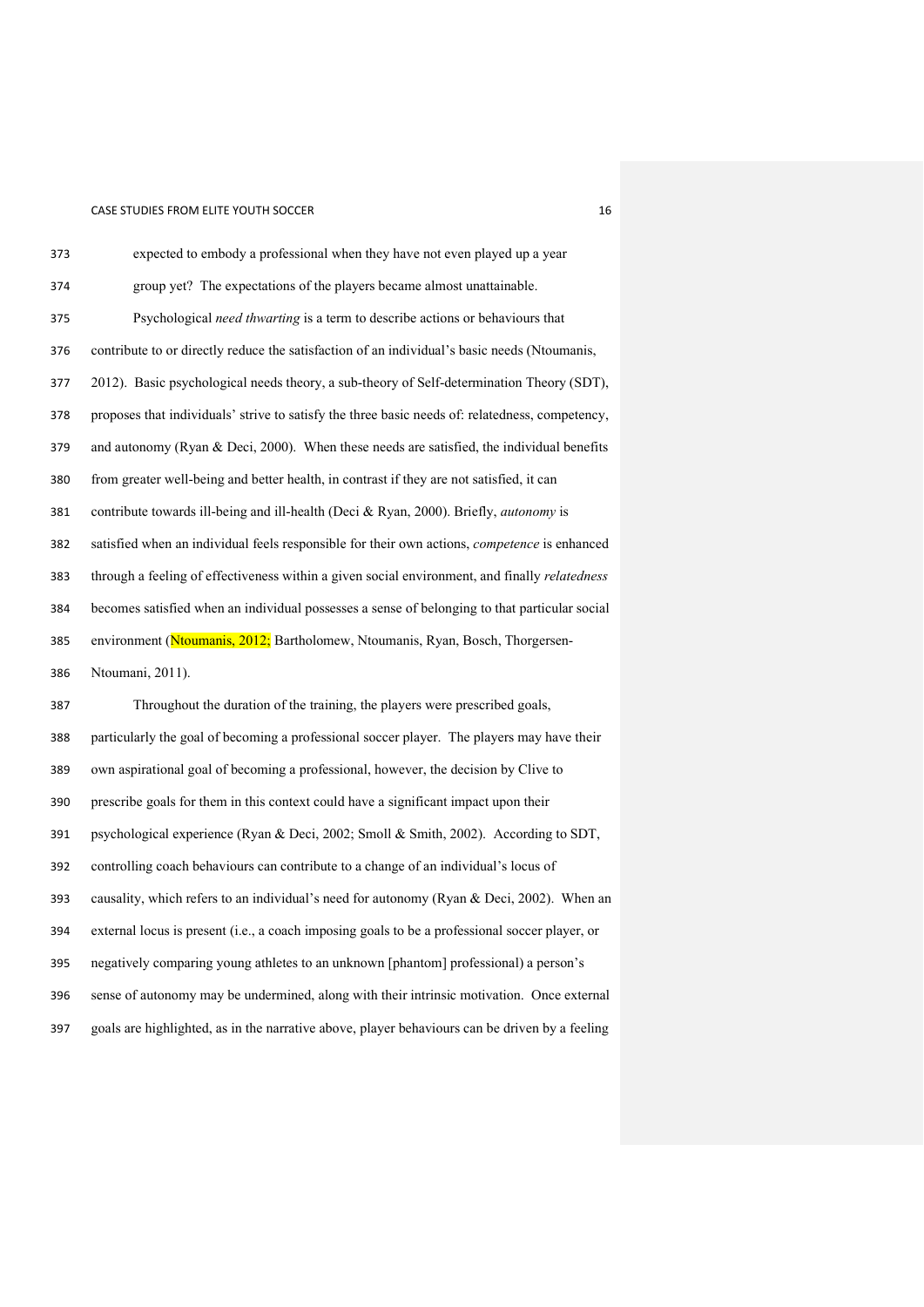of obligation rather than intrinsic motivation (Ntoumanis, 2012). Through rhetorical questioning, Clive inadvertently monopolized the discourse between coach and athlete, further thwarting the player's autonomy. Such controlling coach behaviours have also been identified as a significant moderator in the thwarting of an individual's basic need for autonomy (Bartholomew et al., 2011; Ntoumanis, 2012). Returning to the narrative, Clive's use of the term *professional* translates a standard of performance to the players. However, upon making this statement the players are given an ultimatum: achieve the standards of a professional soccer player in that current practice, or not. Failure thus manifests itself within the practice. The player's competency is now to be measured against that of a professional; an unknown entity. Some of the players in Clive's session are 13 years old. The youngest professional player in English Premier League history was 16 years and 30 days (Harvey Elliot); at the very best, they are being asked to compare themselves to a 16 year-old. The relatedness that any of the players previously had to the environment may have been diminished through Clive's intervention. Although not the most salient of the three basic needs (Ntoumanis, 2012), relatedness is integral for optimal athletic success particularly given the commitment young athletes demonstrate towards their elite sport environment (Gilchrist & Mallet, 2017). By posing the end goal of becoming a professional player, whilst simultaneously *loading* the prospect of failure on the player, Clive may have reduced the player's feeling of security within that academy environment. Clive's discourse is potentially need thwarting (Ntoumanis, 2012), yet this was probably the result of his passion and desire to help players improve, and indeed he may

 have had the best intentions. Clive is an ex-professional soccer player who has his own aspirations, targets to meet, and habitual standards. Clive may also be attempting to satisfy his own basic needs when coaching, for example by wanting to feel effective and competent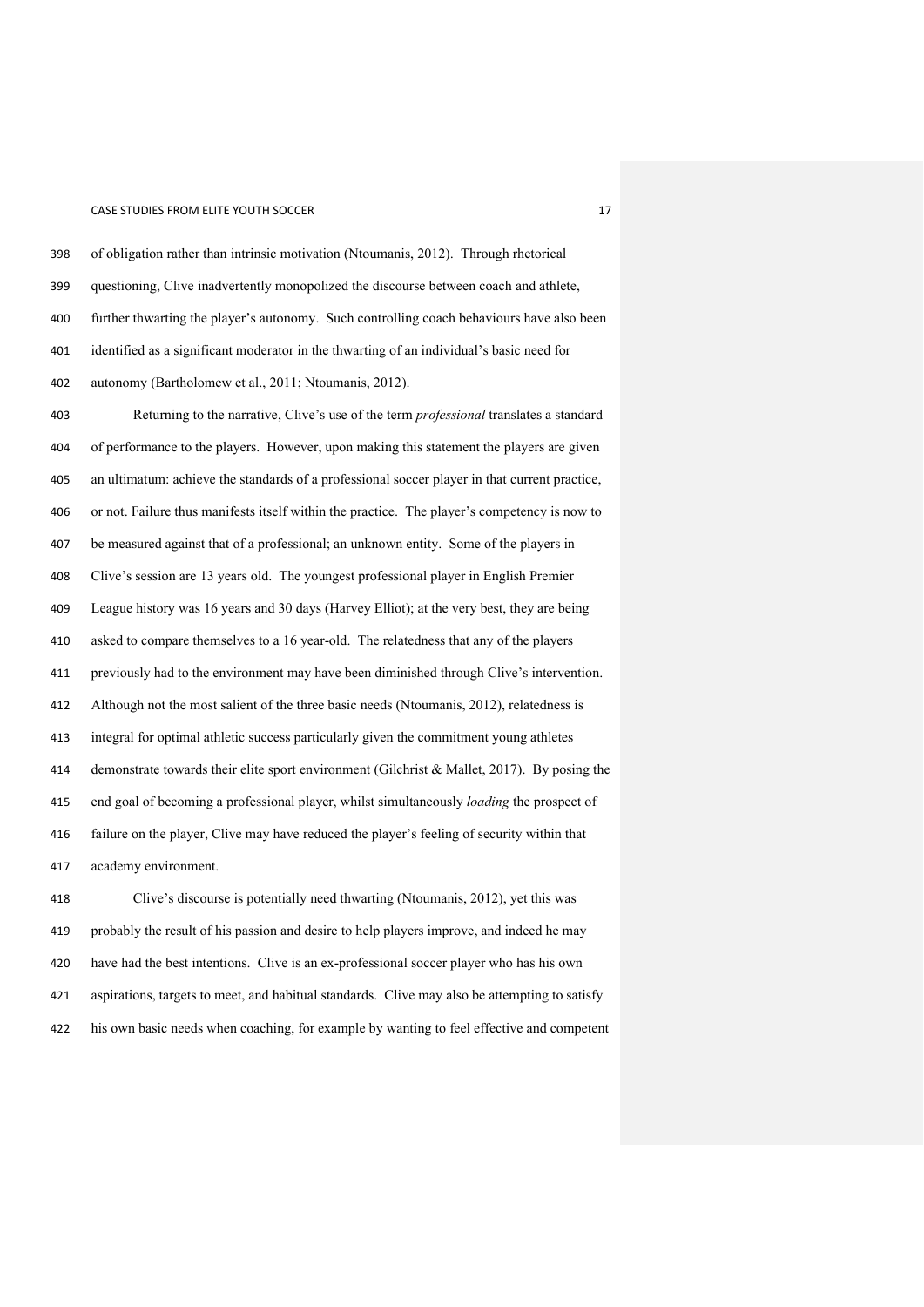### CASE STUDIES FROM ELITE YOUTH SOCCER 18 AND 18 AND 18

 whilst working towards his own goals and possessing a feeling of security in his academy role (Stebbings & Taylor, 2017). Guzman and Kingston (2013) found that satisfaction of basic psychological needs of coaches increased the likelihood that they (the coaches) in turn would be supportive of player needs. Elite youth sport organisations may consider adopting Martindale, Collins, and Daubney's (2005) suggestions to ensure the talent development environment more effectively supports the coaches' basic needs. For example, the academy may want to prioritise player development over *early success*; a feature of the environment that may be more supportive to Clive's satisfaction of competence because it is not solely based upon the (often uncontrollable) result of competition. Thus, consideration of *both* the academy players' and the academy coaches' basic needs is important.

### **Practical suggestions for the elite youth coach.**

 1. Within the case study, there appeared to be some incongruence between Clive's communication regarding the professional and his support for the basic psychological needs of the players within his session. One approach to help address this conflict would be for Clive to have provided an explicit rationale for his statement regarding the professional player (Assor, Roth, & Deci, 2004). Perhaps using standout players in older age group(s) as exemplars could enhance the motivational impact of such coaching discourse. Rationale creates meaning for individuals (Assor et al., 2004), and in this instance it may have given the players opportunity to internalise Clive's challenge, and respond more effectively. 2. Autonomy-supportive environments are recognised as one of the most important contributors to the promotion and maintenance of players' long-term self-determined motivation (Hendry et al., 2014; Kingston et al., 2018). In their study, Kingston et al. (2018) observed that when conditions supported autonomy in training (e.g., ownership over decisions, opportunity to share opinions, open-ended questions, players led team talks etc.)

it contributed towards positive player behaviours (e.g., increased work rate, overcoming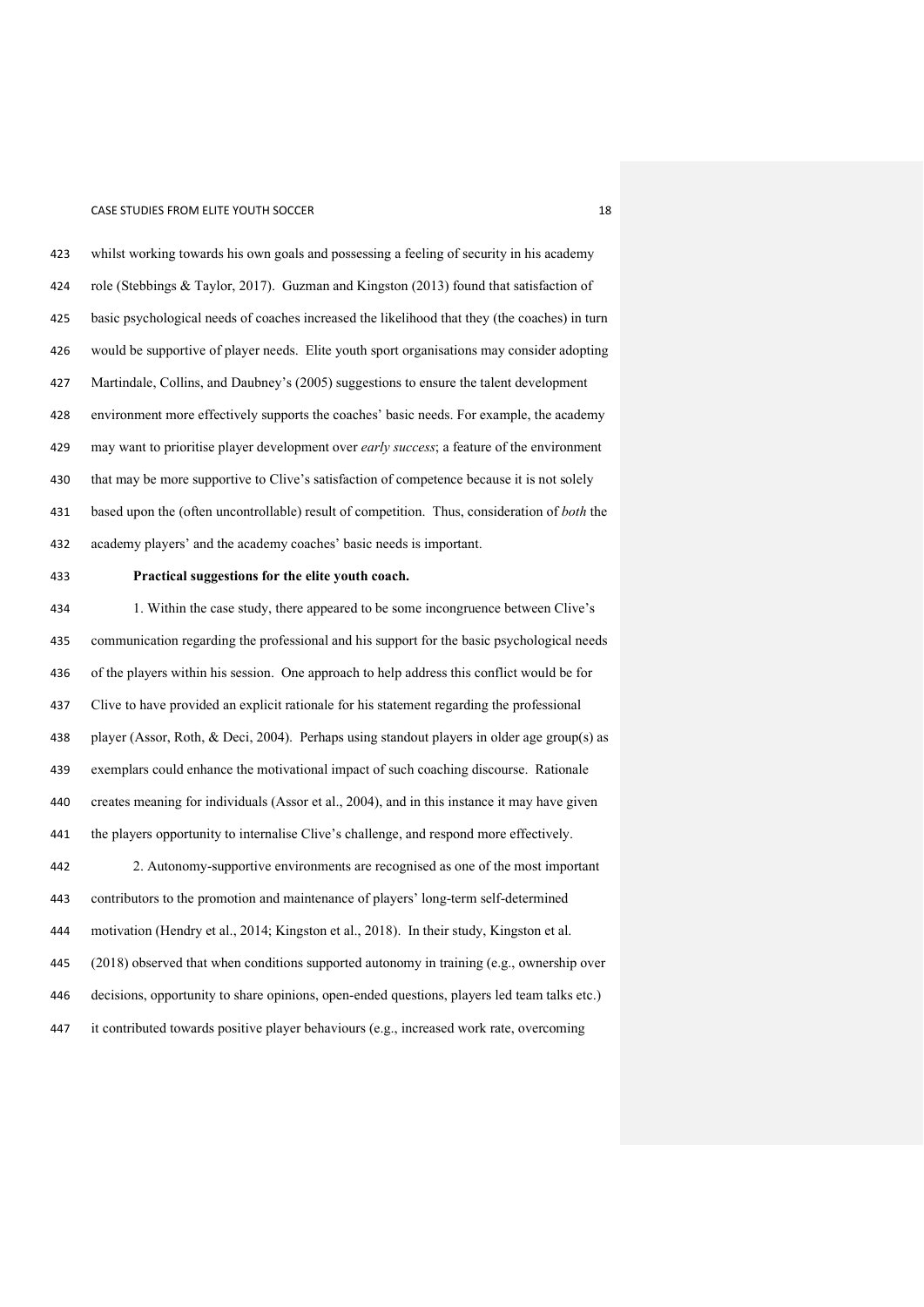#### CASE STUDIES FROM ELITE YOUTH SOCCER 1992 1993 1994

 similar psychological environments through providing opportunities for players to make meaningful decisions within their practice. **Case Study Three: Retain or Release?** 10:00am and the meeting is about to get started. Justin, head coach of U12, is hosting an evaluation meeting with all academy staff regarding the status of the U12 players. Justin moves through the spreadsheet. In the far-left column are the players' name, with the following columns providing one bit of information relating to that young players technical, tactical, psychological, and physical performance. Each row is colour coded: red, amber, or green. The latter, those in green, are designated as the highest performing players within the age group, and in Justin's words: "those that have a good shot at making it". Amber players are the players who are not excelling but are doing well. However, red indicates a struggling player, a player whom is likely to be released imminently from the academy. Justin moves swiftly down the list, reeling off the players in the order they are written, adding more information and posing rhetorical questions as he moves through: The rest of the room is full of talent development staff (coaches, the lead coach and the head of recruitment). All lean forward and look intensely toward the white board to where the colour-coded list is. Justin scrolls down, increasing his pace as he moves through the amber players. The first green player is reached, Troy: "What can we say, he's just soaring above everyone- he's a *real* player… [pauses half gesticulating, almost trying to find words] …there isn't much else to say." Will, the assistant coach to the U12 also tries to describe Troy: "He's just, oh, something else… flying". Justin continues down the list, stopping at an amber player: Nicholas. Nicholas has positive remarks written across his technical, tactical, and

mistakes, increased intensity of sessions). Coaching practitioners can look to promote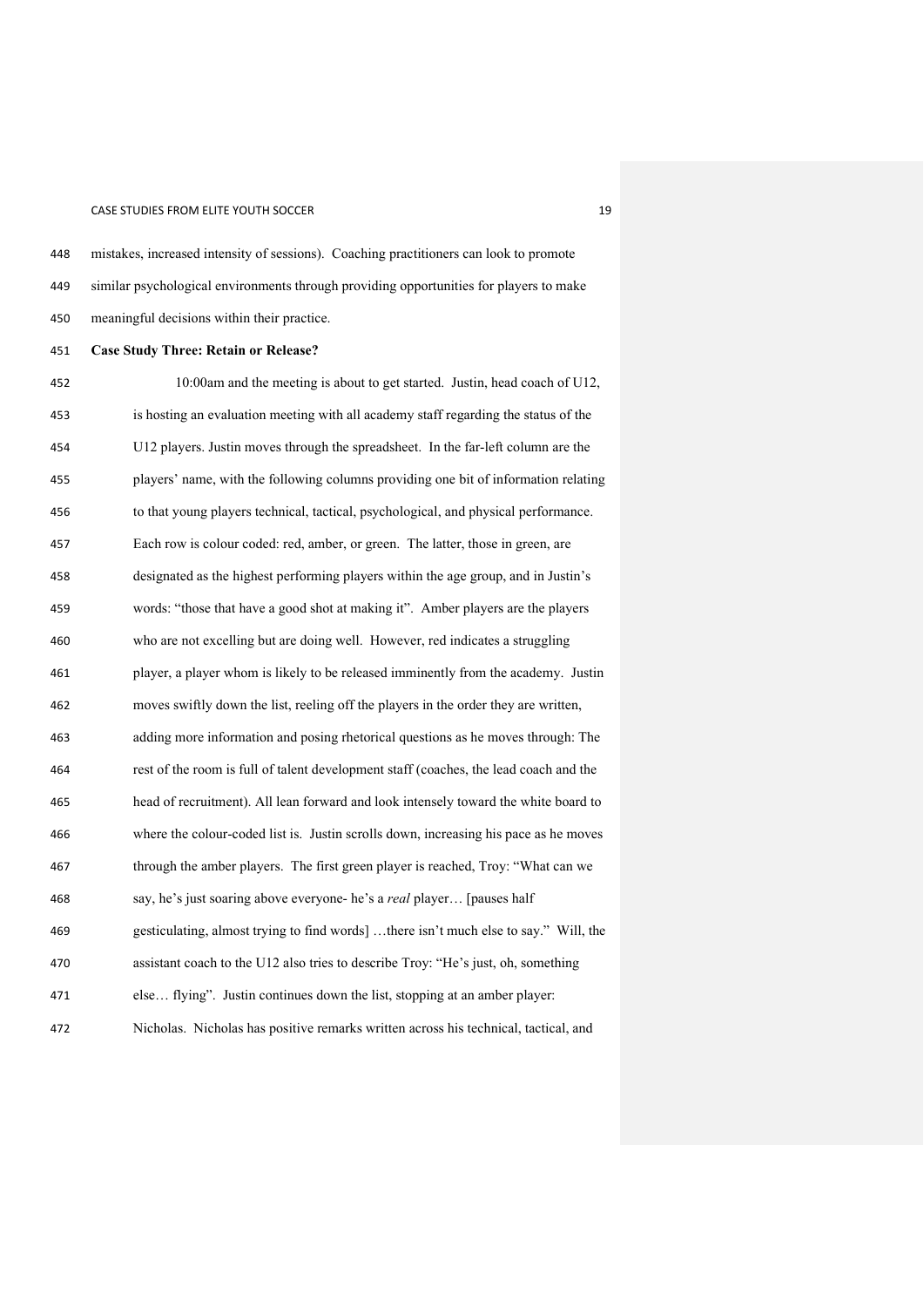| 473 | psychological boxes. Justin noticed his physicality: "Nicholas's weak area is his      |
|-----|----------------------------------------------------------------------------------------|
| 474 | physical corner. He is overweight and not as mobile. Looking at his mum, she's of      |
| 475 | a shorter squatty stature, so will he grow? I don't know [leaving that statement       |
| 476 | hanging in the air]. He's very good in every other area however, that is just our      |
| 477 | concern at the moment, looking forward." Adrian, the head of recruitment, interrupts   |
| 478 | Justin as he looks to move on: "Is he one of your starting centre backs?" Justin       |
| 479 | pauses, then answers: "No, not at the moment." Adrian replies candidly: "Then why      |
| 480 | are we wasting time on him?" Justin stopped himself from answering too quickly.        |
| 481 | Adrian is higher up in the academy hierarchy. Adrian continued impatiently: "I         |
| 482 | cannot remember a player, with Nicholas's shape now, who's made it. I cannot           |
| 483 | think of one. Therefore, I am unsure why we're wasting time with him, and he is        |
| 484 | taking up a squad place, when I can go to the local clubs and get a physical specimen  |
| 485 | and then train them up. We shouldn't waste time on a lad who is not going to grow,     |
| 486 | and whose not in your starting 11." Justin jumped in at this point: "But that is a     |
| 487 | massive leap, we do not know that he's not going to grow." A rumble of discussion      |
| 488 | occurred across the room between coaches. Then Adrian spoke once more: "So             |
| 489 | Nicholas is not even in the centre back position now in the starting 11, yet a player  |
| 490 | who is not going to be a centre back is? So, he is not going to grow, he is not in the |
| 491 | starting 11 now, let's get rid [release him]." Justin repeated himself: "But saying    |
| 492 | he's not going to grow is just an assumption, I do not think we can let him go based   |
| 493 | on that." Adrian replied: "but I have not, and can anyone else recall a player who is  |
| 494 | Nicholas's shape who plays professional soccer?" Justin looked jarred that his point   |
| 495 | was not getting across, whilst the rest of the room watched the to-ing and fro-ing of  |
| 496 | comments. Justin tactically moved on (without making a conclusion in the current       |
| 497 | situation). "Well, let's move on to Joseph anyway, the red." Justin took a deep in     |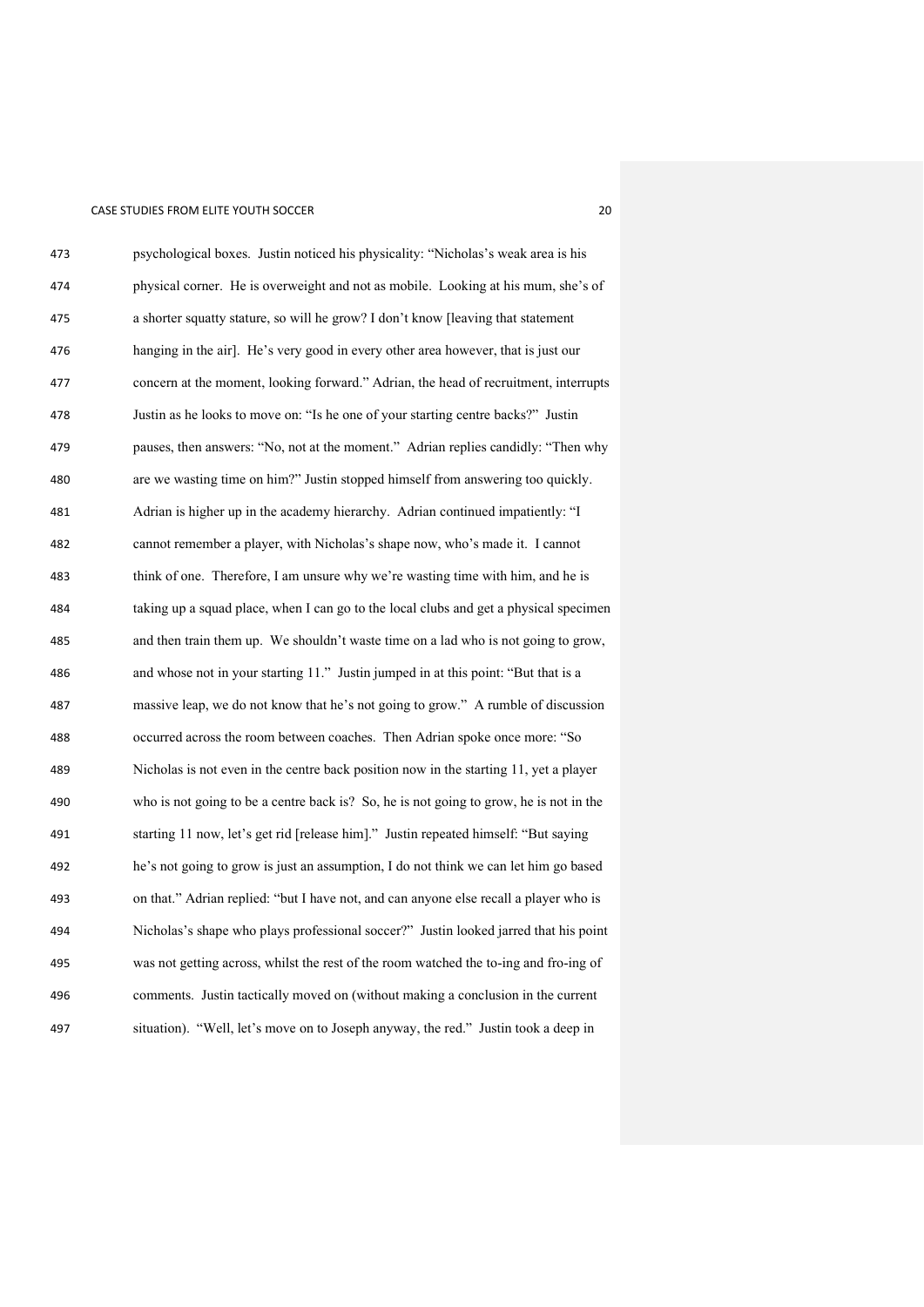| 498 | breath, looking disappointingly at the board. "Joseph is struggling. He's fallen              |
|-----|-----------------------------------------------------------------------------------------------|
| 499 | behind. Am I saying he should be released? I do not know  you know he was a                   |
| 500 | green seven months ago, one of the top three." Adrian rapidly interrupts: "But he's           |
| 501 | not now?" Justin: "No, he's not." Peter, the Under 13 coach, who also scouted him             |
| 502 | added to the conversation on Joseph: "He is like Noah (another player, who turned             |
| 503 | down a scholarship to study at 6 <sup>th</sup> form). They both attend the same school, and I |
| 504 | think you will have a problem when he gets to 16." Des, the assistant academy                 |
| 505 | manager, then posed a question: "has anyone seen a player like Joseph before, and             |
| 506 | coached them through?" Another coach, Damian, answered from the back: "I have                 |
| 507 | not seen a player like him, but I used to go to the rival grammar school to the one           |
| 508 | Joseph goes to. If we do keep him, we have to be aware that the school will be                |
| 509 | pushing him towards university. He is probably planning his academic career during            |
| 510 | the day, then playing soccer to become a professional player at night. Either way,            |
| 511 | we need to be transparent with a player like Joseph and talk to him about careers,            |
| 512 | how a professional career might look like for him." The room appeared split at this           |
| 513 | comment. Some coaches were actively nodding along as Damian spoke, whilst                     |
| 514 | others looked put off by such a remark. Rhys, the Head of Coaching spoke up: "I               |
| 515 | saw him the other day at City. He played well and seemed to be effective out-                 |
| 516 | wide good dribbling." Justin: "yeah he was to be fair." Rhys: "but you have him               |
| 517 | down in the technical aspect as poor at dribbling, and you see him as a nine [centre          |
| 518 | forward]? And the aspect that you say he's good at, holding the ball up as a nine, we         |
| 519 | don't play him there because he's not as good as other players?" Justin looked                |
| 520 | reflective and accepted this point. Adrian joined, agreeing with Rhys: "again, his            |
| 521 | assets, from what you're telling us, are in the nine position. However, we have two           |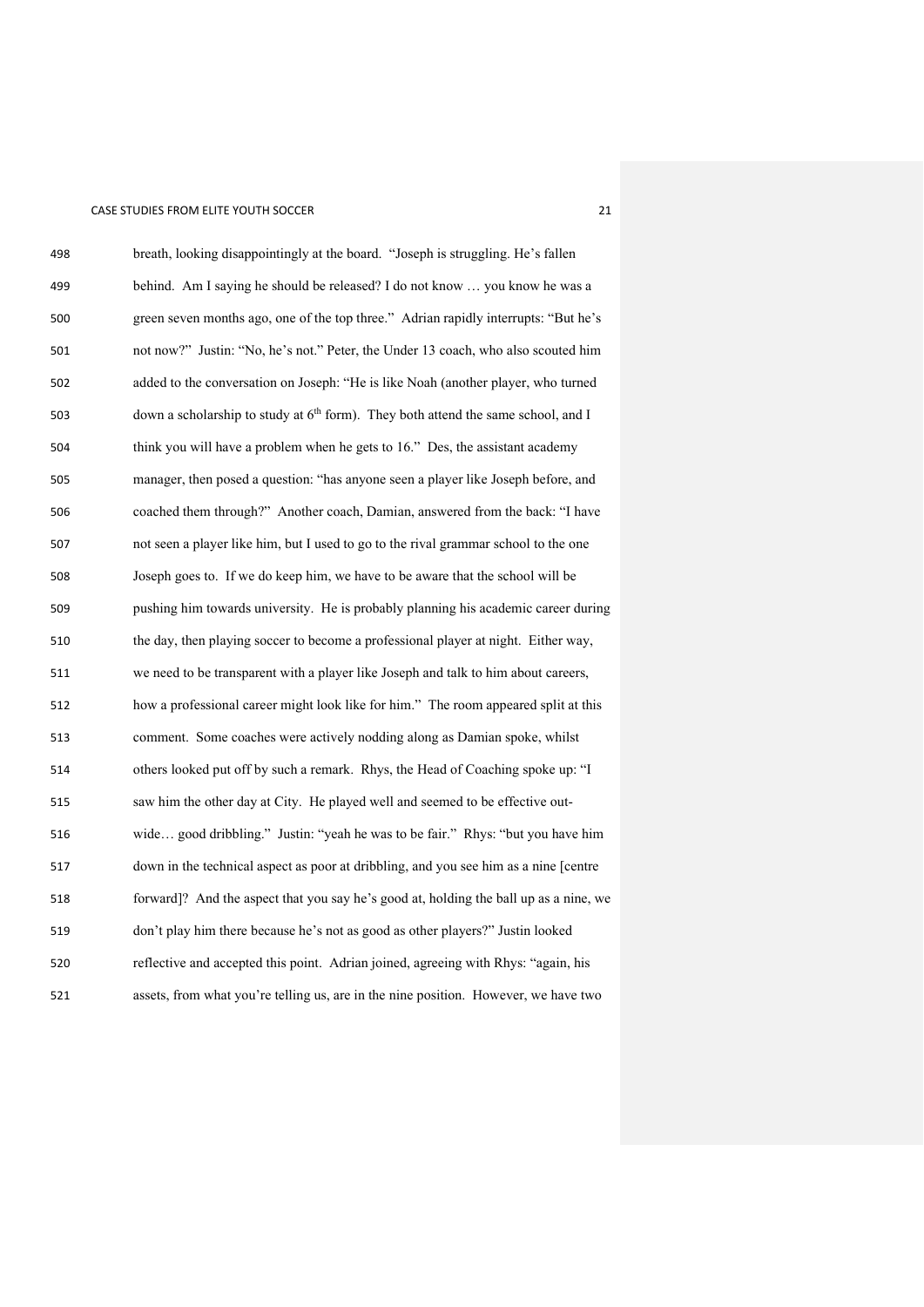| 522 | other players who are better than him in that position. Why are we discussing him?            |
|-----|-----------------------------------------------------------------------------------------------|
| 523 | We should just get rid." Rhys added to this conclusion: "we must be brutal."                  |
| 524 | Physical assets are important to soccer success, but can also be overestimated                |
| 525 | (Unnithan et al., 2012). The relative age effect (RAE) is a phenomenon that has received      |
| 526 | considerable attention, particularly within the youth soccer literature (Cobley, Baker,       |
| 527 | Wattie, & McKenna, 2009; Musch & Grondin, 2001). RAE is understood to be an                   |
| 528 | unintended selection of the physically and cognitively mature players (compared to their      |
| 529 | relative younger peers). RAE has resulted in a selection pattern within elite youth sport,    |
| 530 | where players born within the first three to six months of the calendar year predominate      |
| 531 | (Unnithan et al., 2012). Several studies have found RAE to occur in the selection of higher-  |
| 532 | level youth soccer players (Auguste 2011; Sæther 2015). Crucially, this may suggest that      |
| 533 | RAE is also a problem within youth soccer academies, with such biases contributing toward     |
| 534 | potential talent being wasted (Unnithan et al., 2012).                                        |
| 535 | In the case study, Nicholas appears to fall foul of the tendency to use physical              |
| 536 | attributes as a basis for predicting his trajectory as a soccer player. In sports strongly    |
| 537 | affected by RAE at youth level, like soccer (Cobley et al., 2009), talent academies might     |
| 538 | waste potential by devaluing relatively younger players who are yet to mature (Jiménez &      |
| 539 | Pain, 2008), as illustrated by the coaches' evaluation of Nicholas. In the dialogue above,    |
| 540 | Adrian asserts that Nicholas should be released given his physical status. Interestingly, the |
| 541 | discussion turns to finding evidence to disprove Adrian's claim that "I have not, and can     |
| 542 | anyone else recall a player who is Nicholas's shape who plays professional soccer?" While     |
| 543 | Justin's counterclaim: " saying he is not going to grow is just an assumption, I do not       |
| 544 | think we can let him go based on that " became mute. Focus had turned to refuting the         |
| 545 | "rule" that Adrian forwarded, and thus suddenly, Nicholas' future became dependent upon       |
| 546 | players that had gone before him and the memory and testaments of the coaches in that         |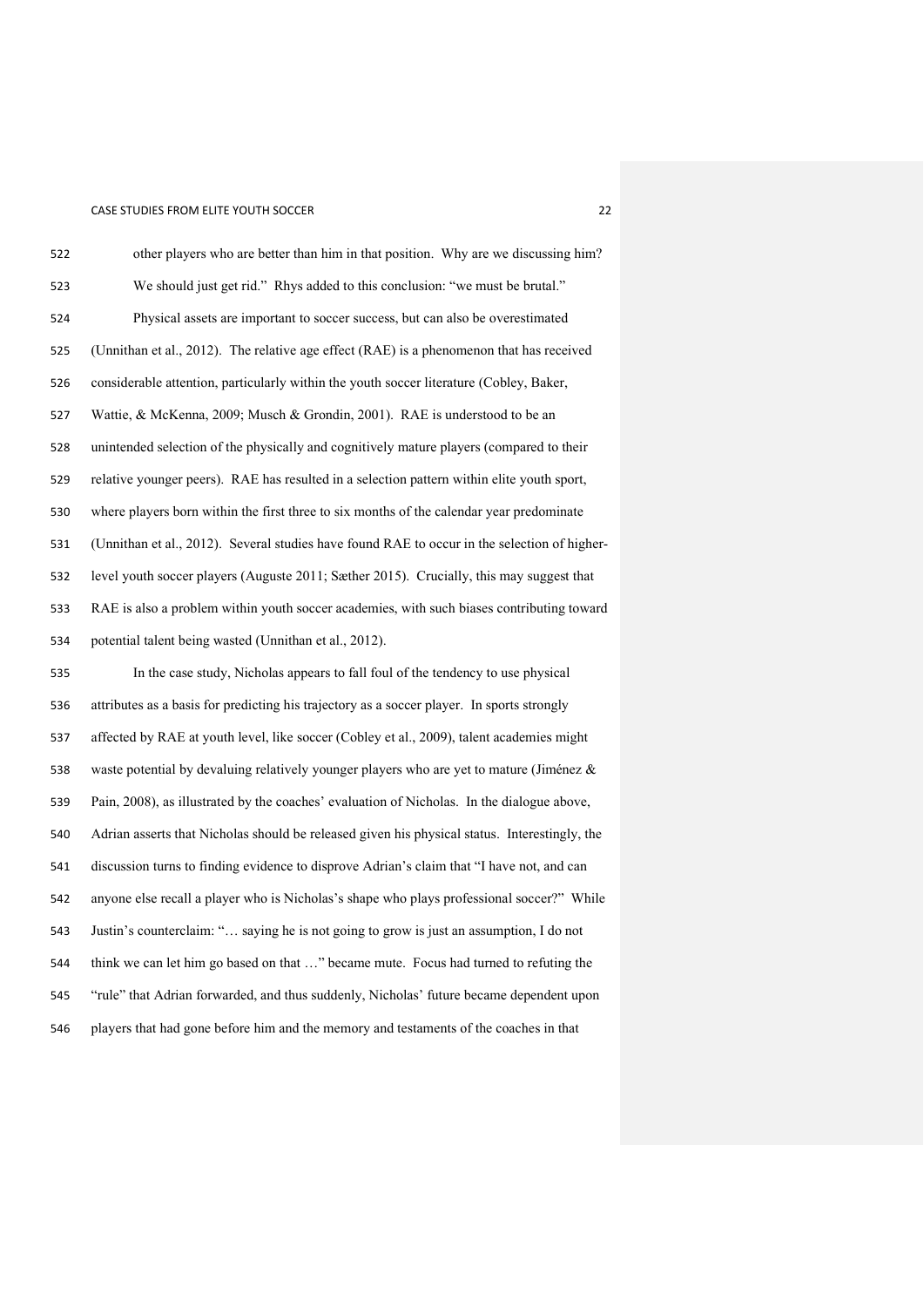| 548 | youth soccer (Cobley et al., 2009).                                                           |
|-----|-----------------------------------------------------------------------------------------------|
| 549 | As for the coaches' evaluation of Joseph, the perspective of a dual career emerges.           |
| 550 | Dual career can be understood as the combination of a sports career and education or work     |
| 551 | (The European Union, 2012). When evaluating Joseph, the coaches identified him as one of      |
| 552 | the top three players only seven months ago but are now considering him as a player who       |
| 553 | could be facing release from the academy. This is a remarkable development, especially        |
| 554 | when considering the academic demands and challenges that Joseph may have faced since         |
| 555 | his initial appraisal. Such demands may well account for his fluctuation in performance, yet  |
| 556 | this was not considered. Sensitivity to Joseph's holistic development was conspicuous by its  |
| 557 | absence. Rather, the discussion turns to hypothesising about Joseph's ambitions in school.    |
| 558 | The negative reaction to Joseph's academic commitments from coaches is somewhat               |
| 559 | unsurprising given previous literature has highlighted that youth soccer players often report |
| 560 | difficulties in pursuing academic goals whilst being an academy player (Brown & Potrac,       |
| 561 | 2009). Academia, alongside a sport career, is often seen as an unwanted distraction despite   |
| 562 | recent literature favouring a holistic development of elite youth athletes (Henriksen &       |
| 563 | Stambulova, 2017). Literature has suggested it is important that athletes have commitments    |
| 564 | that extend beyond their athletic endeavours in order to facilitate attainment of a career in |
| 565 | elite sport. Indeed, Christensen and Sorensen (2009) found education to be beneficial for     |
| 566 | certain players, primarily, those with good academic abilities who were living at home, and   |
| 567 | were in proximity to both the club and school. Therefore, the academy staff who readily       |
| 568 | question a players' positive commitment to education (as in the case of Joseph) appear to be  |
| 569 | at odds with recent talent development literature (e.g., Henriksen & Stambulova, 2017).       |
| 570 | The retain or release tale suggests that the process of talent development in soccer is       |
| 571 | largely guided by gut feelings or stigmas, shaped in-part by archaic perspectives of how to   |

room. Thus, they unintentionally confirmed a tendency towards RAE that is common in

**Commented [KK5]:** Reference required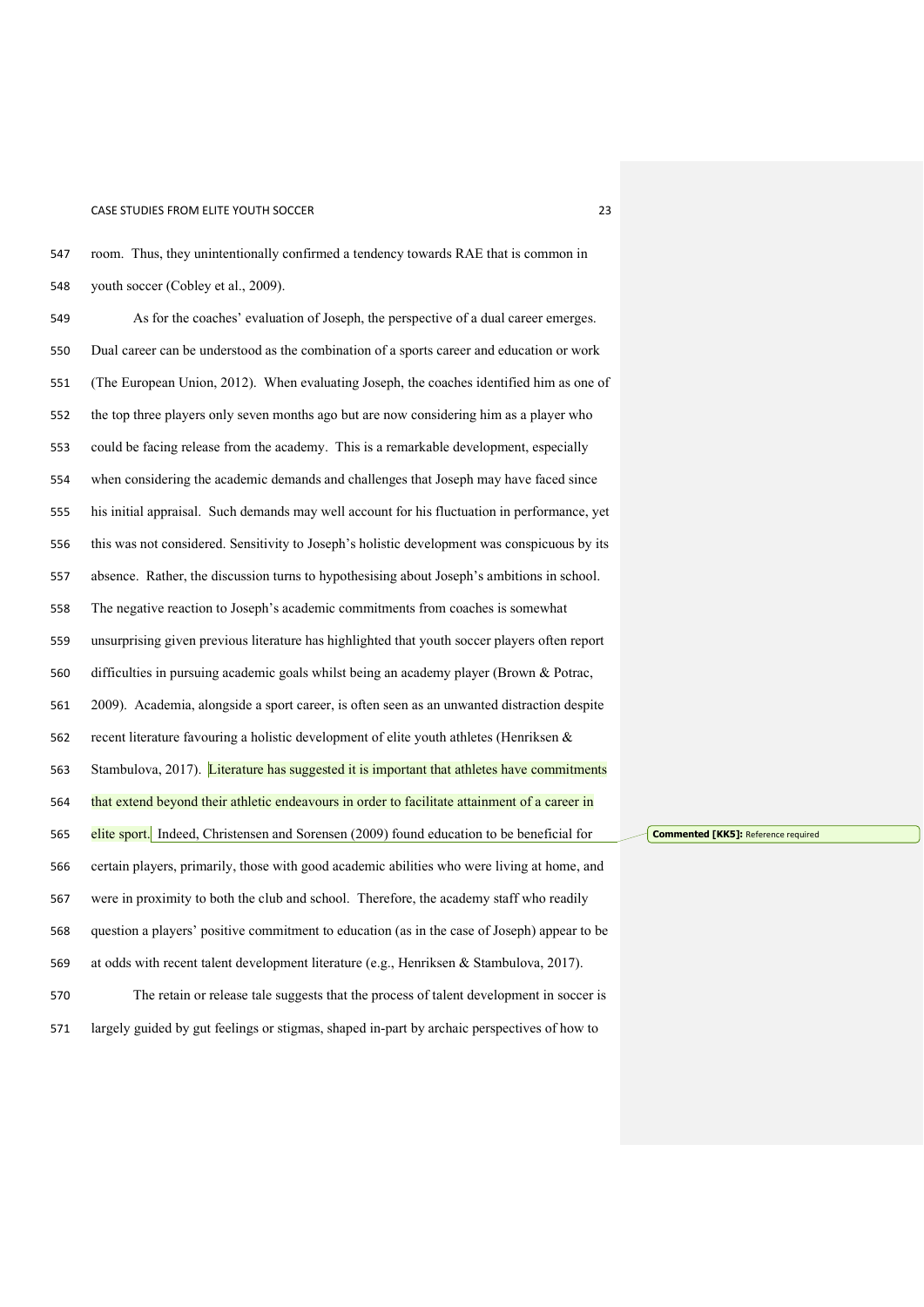support a player's individual development. The narrative illustrates a somewhat unclear selection process informed by prior experiences (of previous players) and decisions being made by individual coaches (entangled in a brutal and vociferous culture). Concrete evaluation of tactical, technical, or mental assets are rarely emphasized in the dialogue. Rather, attention focuses upon the physical attributes and the potential issues of leading a dual career.

### **Practical suggestions for the elite youth coach.**

 1. An individual's physical and mental development is highly unpredictable, therefore academies must become more open to the realities of adolescent growth by integrating different pathways for players to compete within. One such method is entering bio-banded competitions where players compete against those of similar physical stature (Cumming et al., 2018). Through bio-banding competitions, players (like Joseph), who face contract termination due to their lack of size are given a positive arena to compete within whilst simultaneously younger players of a greater physical stature are also provided with more challenging competitive environments (Cumming et al., 2018). To assist coaches in removing the potential taboo that could ensue from encouraging smaller players to "play- down", greater transparency toward both players and parents regarding the nature of such competitions is recommended. Specifically, coaches could promote bio-banding competitions as part of an individualised talent pathway; contributing to the holistic development of players within elite youth soccer academies. 2. As discussed previously, academic pursuits are often seen as an unwanted distraction in professional soccer. Thus, despite literature previously emphasising the benefits of dual-careers to elite athletes, dual-career initiatives are seldom seen in soccer. Thus, the extent to which academies focus on developing the entire human (a holistic

approach) and promoting the development of a broader identity (Stambulova & Wylleman,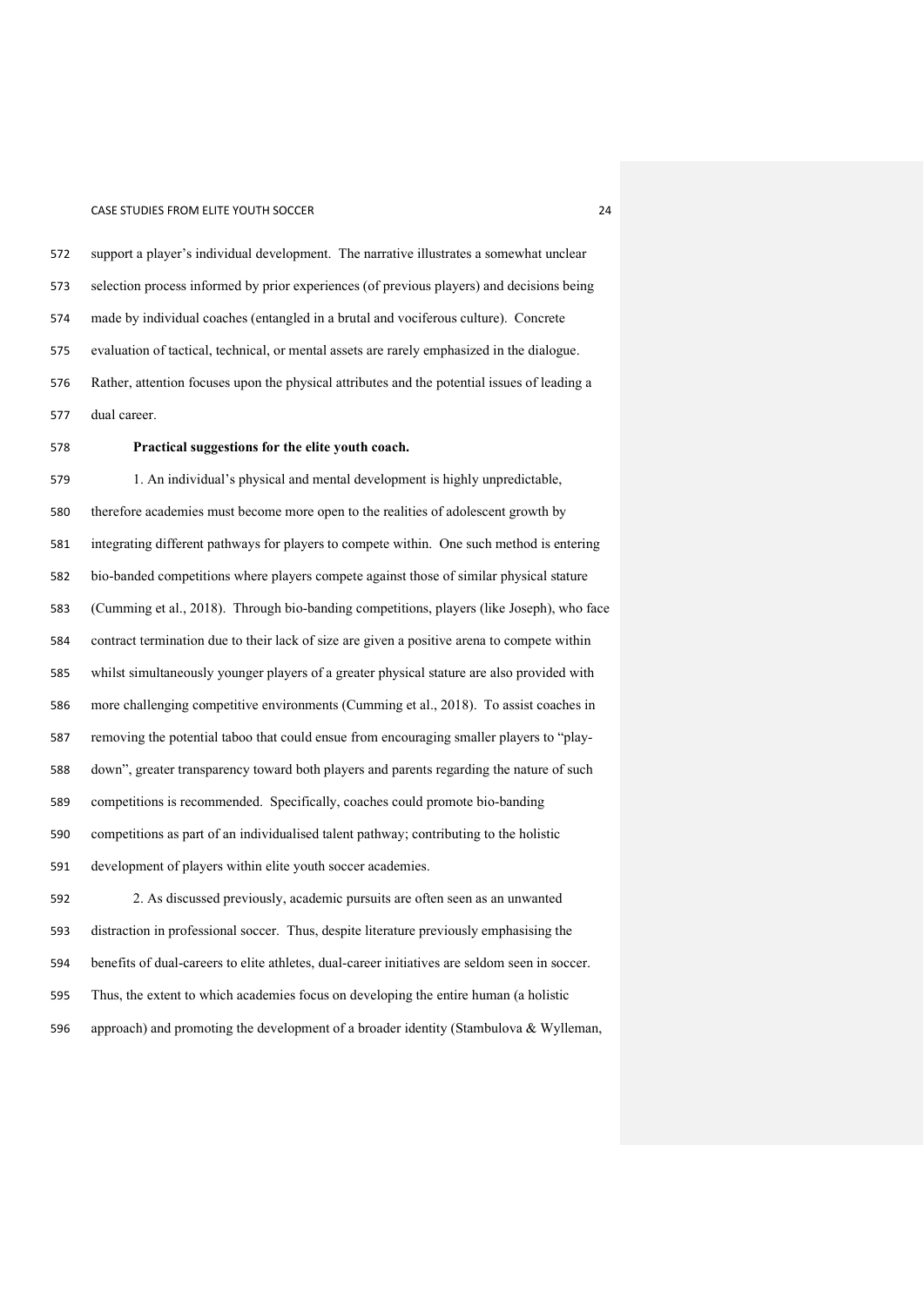2015) remains questionable. Academy environments are acknowledged as a difficult arena in which to foster dual-career initiatives (Brown & Potrac, 2009; Mitchell et al., 2014). Driven by the club's aim to increase the revenue of each academy player (as assets), a culture emerges whereby players are expected to "live, breath, and eat soccer" (Mitchell et al., 2014, p. 1295) often to the detriment of other social or educational pursuits (Brown & Potrac, 2014; Mitchell et al., 2014).

 Given the potential maladaptive psychosocial consequences of the one-dimensional identity (see Brown & Potrac, 2009) coaches are urged not to devalue the positive aspects of dual-career, particularly if a player has such interests. Furthermore, the realities of early specialisation may mean that players must balance elite youth soccer and their studies throughout their entire educational career. Therefore, rather than seeing dual-career as a threat to their aspirations for the player, coaches could instead be more sensitive and understanding to fluctuations in performance levels through the school year (e.g., leading up to or during examination periods). By adopting such a position, the coach might support the cognitive and personal growth of the player, which may in turn enhance their soccer development in the long term. As suggested by Damian, coaches should openly discuss academic careers outside of soccer with players; whether this is to inform guidance on career planning or purely as a platform to get to know their players better. **Limitations**

 Although there was no intention to make wide ranging assumptions of all elite youth soccer academies, the individual academies discussed, or indeed the every-day practices of the highly qualified coaches featured, the use of only three case studies limits the generalizability of the case studies. These three cases were chosen for their stimulating scenarios and potential for readers to critically engage with the content. However, future research could adopt Cronin and Armour's (2017) approach and employ horizontalism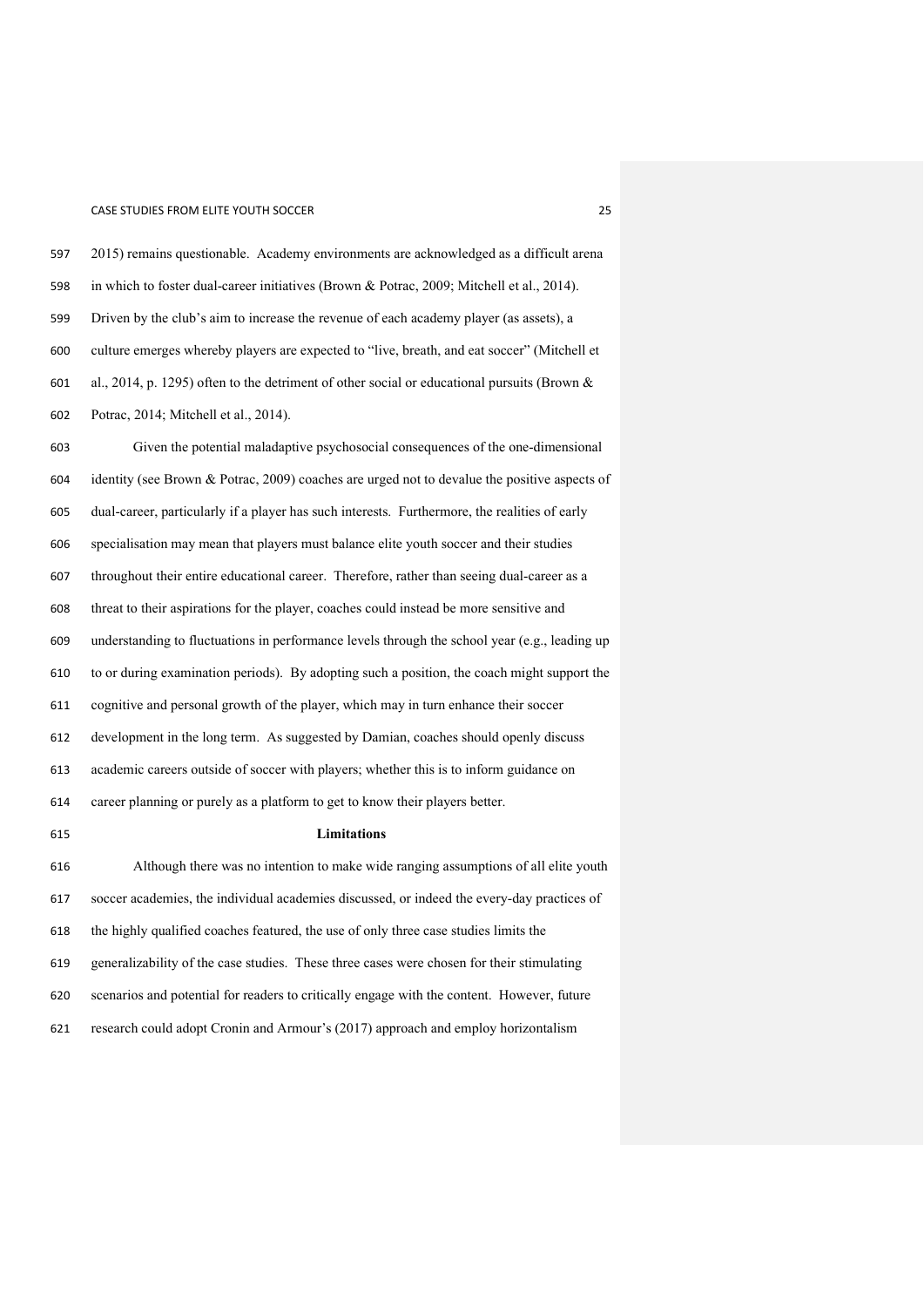| 622 | across diary extracts to determine patterns, rather than select instances. This may provide a  |
|-----|------------------------------------------------------------------------------------------------|
| 623 | more representative interpretation of early specialisation and talent development practices    |
| 624 | within youth academies. Such an approach may also positively alter the presentation of         |
| 625 | data. Despite the case studies providing a warts-and-all portrayal of practices associated     |
| 626 | with early specialisation, a greater breadth of information would benefit the research area.   |
| 627 | This would support talent development practices across a wider spectrum of situations rather   |
| 628 | than the insightful, yet piecemeal, contribution such case study designs provide to the field. |
| 629 | Conclusion                                                                                     |
| 630 | The primary aim of this paper was to engage the academy coach to reflect upon their            |
| 631 | own practices through the critical analysis of three case studies. The accompanying            |
| 632 | theoretical analysis may help direct reflections to avenues that practitioners may not have    |
| 633 | been previously cognizant of, which may facilitate a deeper understanding of the coaching      |
| 634 | environment. Recent research (i.e., Chase & DiSante, 2017; Difiori et al., 2018) recognised    |
| 635 | the gap in knowledge concerning early specialisation, and provided suggestions for             |
| 636 | practitioners. Such research is encouraging and has further helped to bridge the theory to     |
| 637 | practice gap within talent development. Practical suggestions in the current paper were        |
| 638 | therefore provided to support the coaching practitioner. Future research should continue to    |
| 639 | challenge the high-quality coaching practitioners housed within elite youth soccer             |
| 640 | academies, providing critical yet supportive information to enhance their development and      |
| 641 | in turn the development of elite youth soccer players. Echoing the sentiments of Donnelly      |
| 642 | (1993), let the successful young soccer players be the product of the academy, not the         |
| 643 | survivors.                                                                                     |

References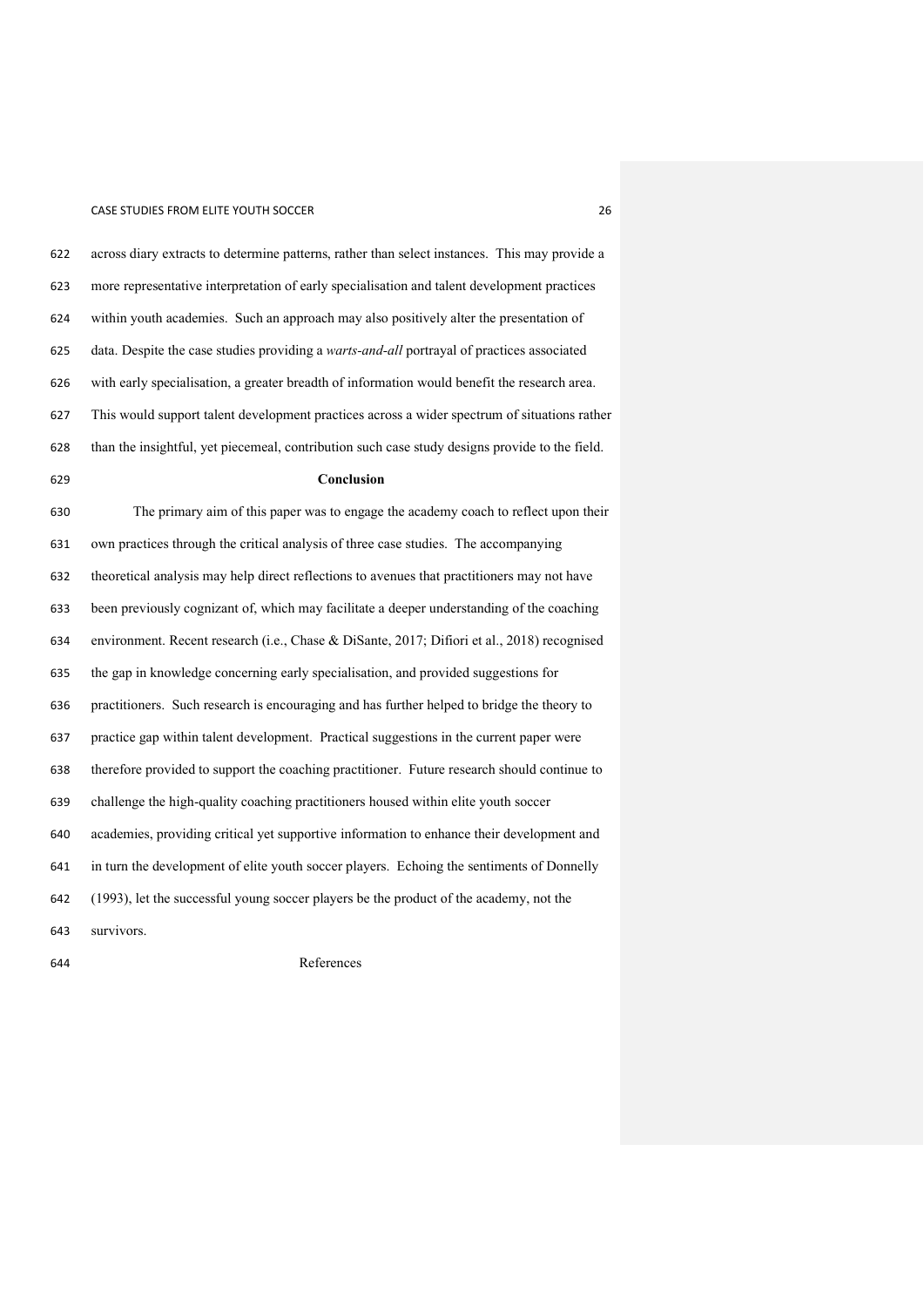- Assor, A., Roth, G., & Deci, E. L. (2004). The emotional costs of parents' conditional
- regard: a self-determination theory analysis. *Journal of Personality*, *72*(1), 47-88. <http://doi.org/10.1111/j.0022-3506.2004.00256.x>
- Bailey, R., Collins, D., Ford, P., MacNamara, A., Toms, M., & Pearce, G. (2010).
- Participant development in sport: an academic review. Leeds, UK: Sport Coach UK.
- Baker, J., Cobley, S., & Fraser-Thomas, J. (2009). What do we know about early
- specialization? Not much! *High Ability Studies, 20*(1), 77-89.
- <http://doi.org/10.1080/13598130902860507>
- Bartholomew, K.J., Ntoumanis, N., Ryan, R.M., Bosch, J. A., & Thorgersen-Ntoumani, C.
- (2011). Self-determination theory and diminished functioning: the role of
- interpersonal control and psychological need thwarting. *Personality and Social*
- *Psychology Bulletin, 37*(11), 1459-1473.<http://doi.org/10.1177/0146167211413125>
- Brettschneider, W. D. (1999). Risks and Opportunities: adolescents in top-level sport
- ñ growing up with the pressures of school and training. *European Physical*
- *Education Review, 5*(2), 121–133. <https://doi.org/10.1177/1356336X9900520044>
- Brinkmann, S., & Kvale, S. (2014). *Interviews: Learning the craft of qualitative research*  661 *interviewing* (3<sup>rd</sup> ed.). California: Sage.
- 662 Brinkmann, S., & Kvale, S. (2018). *Doing Interviews* (2<sup>nd</sup> dd.). Thousand Oaks, CA, USA: Sage.
- Brown, G., & Potrac, P. (2009). 'You've not made the grade son': de-selection and identity
- disruption in elite level youth soccer. *Soccer in Society, 10*(2), 143-159. <http://doi.org/10.1080/14660970802601613>
- Chase, M.A., &. DiSanti, J.S. (2017). Talent development recommendations for coaches to
- consider, *Journal of Sport Psychology in Action*, *8*(1), 1-11.
- <https://doi.org/10.1080/21520704.2016.1205696>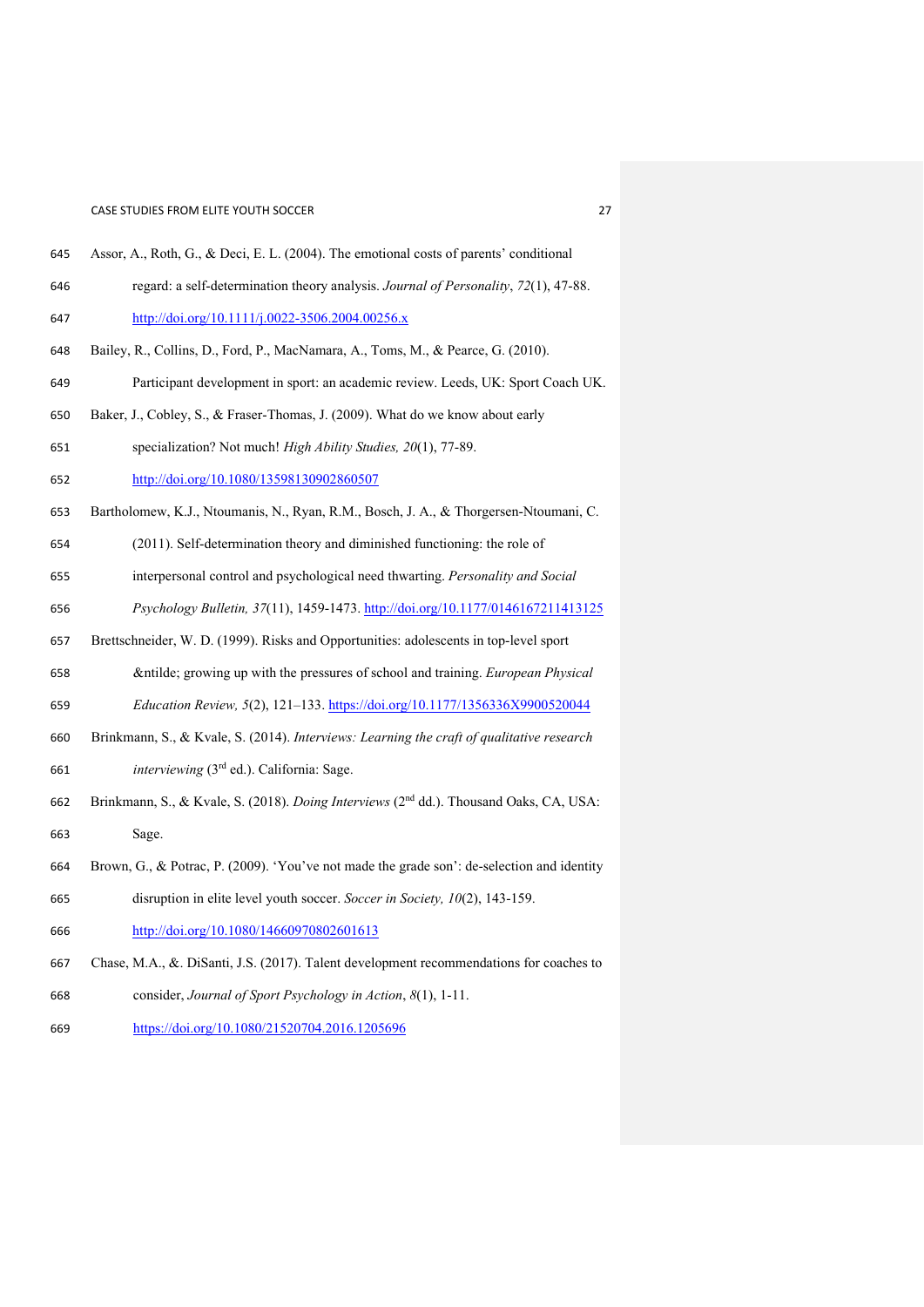- Christensen, M.K., & Sørensen, J.K. (2009). 'Sport or School? Dreams and dilemmas for talented young Danish soccer players. *European Physical Education Review, 15*(1),
- 1–18.<https://doi.org/10.1177/1356336X09105214>
- Christians, C.G. (2008). Ethics and politics in qualitative research. In N.K. Denzin & Y.S.
- 674 Lincoln (Eds.), *The landscape of qualitative research* (3<sup>rd</sup> ed., pp. 185-220). London: Sage Publications.
- Cobley, S., Baker, J., Wattie, N., & McKenna, J. (2009). Annual age-grouping and athlete
- development: a meta-analytical review of relative age effects in sport. *Sports*
- *Medicine*, *39*(3), 235-256. <http://doi.org/10.2165/00007256-200939030-00005>
- Côté , J. (1999). The influence of the family in the development of talent in sport. *The Sport Psychologist, 13,* 395-417. <http://doi.org/10.1123/tsp.13.4.395>
- Côté, J., & Erickson, K. (2017). Diversification and deliberate play during the sampling years. In J. Baker & D. Farrow (Eds.), *Routledge handbook of sport expertise*,
- pp.305-316. Oxford, UK: Routledge.
- Côté, J., Erickson, K., & Abernethy, B. (2013). Practice and play in sport development, in J.
- Côté & R. Lidor (Eds.), *Condition of children's talent development in sport* (pp. 9- 20). Morgantown, WV: Fitness Information Technology.
- Coté, J., Salmela, J. H., Baria, A., & Russell, S. J. (1993). Organizing and interpreting unstructured qualitative data. *The Sport Psychologist*, 2, 127-137.
- Creswell, J. W. (2013). *Qualitative inquiry and research design: choosing among five approaches* (3rd ed.). Thousand Oaks, CA, USA: Sage.
- Cumming, S.P., Brown, D.J., Mitchell, S., Bunce, J., Hunt, D. Hedges, C., Crane, G., Gross,
- A., Scott, S., Franklin, E., Breakspear, D., Dennison, L., White, P., Cain, A.,
- Eisenmann, J.C., & Malina, R.M. (2018). Premier league academy soccer players'
- experiences of competing in a tournament bio-banded for biological maturation.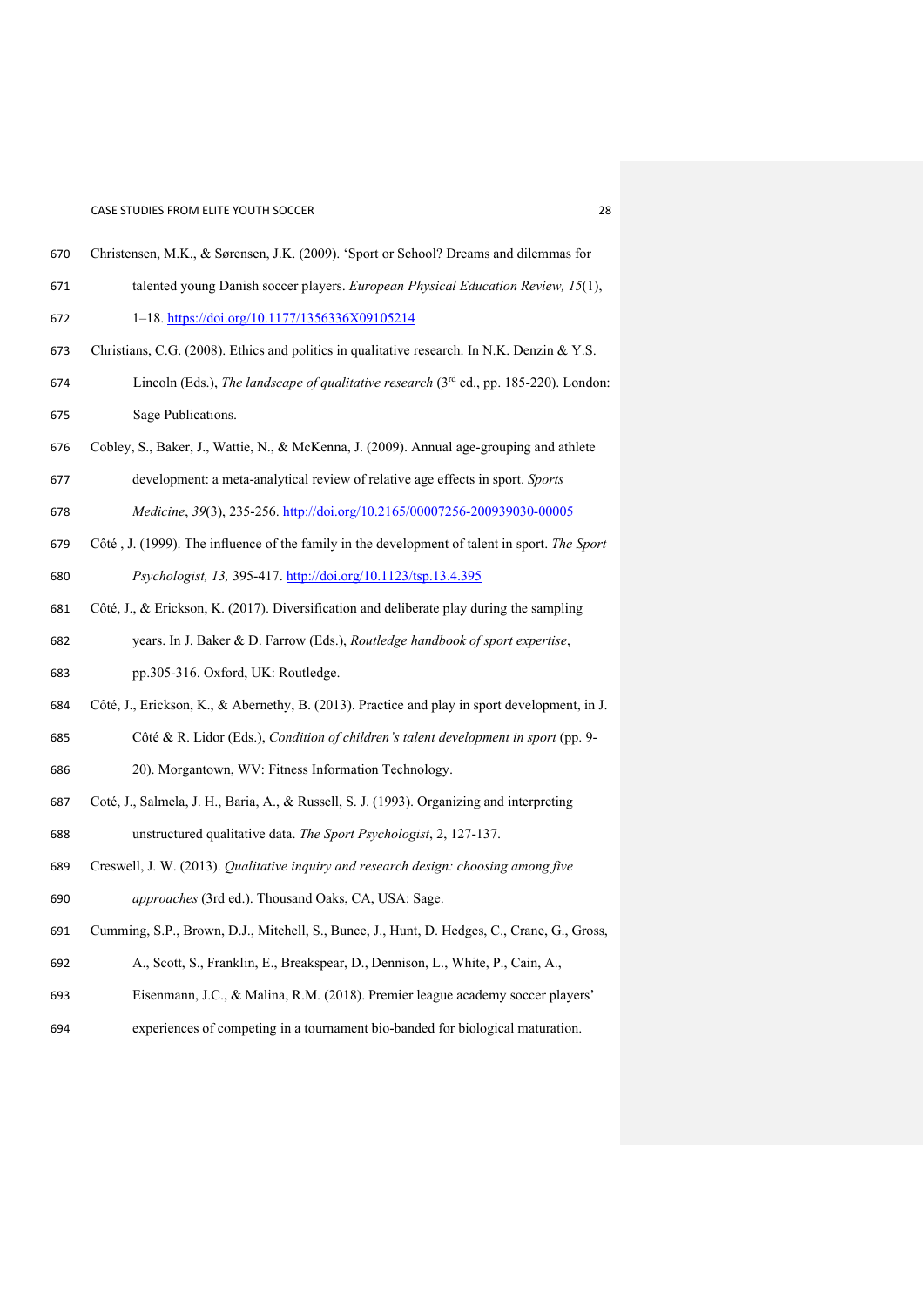- *Journal of Sport Science*, *36*(7), 757-765.
- <https://doi.org/10.1080/02640414.2017.1340656>
- Cushion, C.J. (2018). Reflection and reflective practice discourses in coaching: a critical
- analysis, *Sport, Education and Society, 23*(1), 82-94.
- <https://doi.org/10.1080/13573322.2016.1142961>
- de Vasconcellos Ribeiro, C. H., & Dimeo, P. (2009). The experience of migration for
- Brazilian soccer players. *Sport in Society, 12*(6), 725–736.
- <http://doi.org/10.1080/17430430902944159>
- Deci, E.L., & Ryan, R.M. (2000). The "what" and "why" of goal pursuits: Human needs and
- the self-determination of behaviour. *Psychological Inquiry*, *11*(4), 227-268.
- [http://doi.org/10.1207/S15327965PLI1104\\_01](http://doi.org/10.1207/S15327965PLI1104_01)
- Denzin, N.K., Lincoln, Y., & Giardina, M.D. (2006). Disciplining qualitative research. *International Journal of Qualitative Studies in Education, 19*(6), 769-782.
- DiFiori, J.P., Brenner, J.S., Comstock, D., Côté, J., Gullich, A., Hainline, B., & Malina, R.
- (2017). Debunking early single sport specialisation and reshaping the youth sport
- experience: an NBA perspective. *British Journal of Sports* Medicine*, 51*, 142-143. <http://doi.org/10.1136/bjsports-2016-097170>
- DiFiori, J.P., Güllich, A., Brenner, J.S., Côté, J, Hainline, B., Ill, E.R., & Malina, R.M.
- (2018). The NBA and youth basketball: Recommendations for promoting a healthy
- and positive experience. *Sports Medicine*, 48, 2053. [https://doi.org/10.1007/s40279-](https://doi.org/10.1007/s40279-018-0950-0)
- [018-0950-0](https://doi.org/10.1007/s40279-018-0950-0)
- Donnelly, P. (1993). Problems associated with youth involvement in high performances
- sport. In B. Cahill & A. Pearl (Eds.), *Intensive participation in children's sports* (pp.
- 95-126). Champaign, IL, USA: Human Kinetics.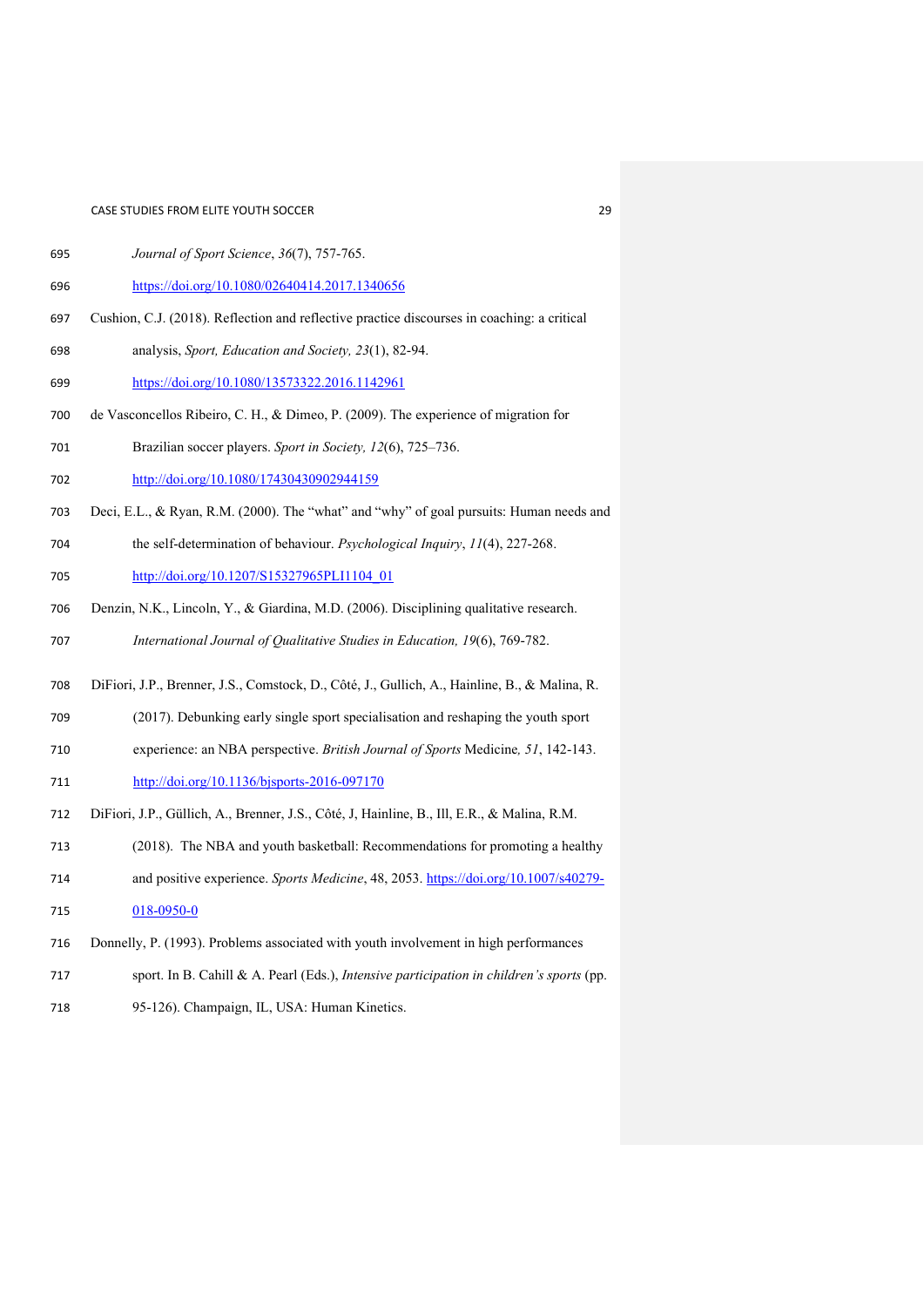| 719 | Elferink-Gemser, M.T., & Visscher, C. (2012). Who are the superstars of tomorrow? Talent   |
|-----|--------------------------------------------------------------------------------------------|
| 720 | development in Dutch soccer. In J. Baker, S. Cobley, & J. Schorer (Eds.), Talent           |
| 721 | identification and development in sport: international perspectives (pp. 95-105).          |
| 722 | New York, USA: Routledge.                                                                  |
| 723 | Epstein, D. (2019). Range: how generalists triumph in a specialised world. London, UK:     |
| 724 | Macmillan                                                                                  |
| 725 | Ericsson, A.K. (2016). Summing up hours of any type of practice versus identifying optimal |
| 726 | practice activities: commentary on Macnamara, Moreau, & Hambrick (2016).                   |
| 727 | Perspectives on Psychological Science, 11(3), 351-354.                                     |
| 728 | Ericsson, A.K., Krampe, R.T., & Tesch-Römer, C. (1993). The role of deliberate practice in |
| 729 | the acquisition of expert performance. Psychological Review, 100(3), 363-406.              |
| 730 | https://doi.org/10.1037/0033-295X.100.3.363                                                |
| 731 | Finlay, L. (2014). Engaging phenomenological analysis. Qualitative Research in             |
| 732 | Psychology, 11(1), 121-141. https://doi.org/10.1080/14780887.2013.807899                   |
| 733 | Flyvbjerg, B. (2006). Five misunderstandings about case-study research. Qualitative        |
| 734 | Inquiry, 12(2), 219-245. http://doi.org/10.1177/1077800405284363                           |
| 735 | Ford, P.R., Carling, C., Garces, M., Marques, M., Miguel, C., Farrant, A., Stenling, A.,   |
| 736 | Moreno, J., Le Gall, F., Holmström, S., Salmela, J.H., & Williams, M. (2012). The          |
| 737 | developmental activities of elite soccer players aged under-16 years from Brazil,          |
| 738 | England, France, Ghana, Mexico, Portugal and Sweden, Journal of Sports Sciences,           |
| 739 | 30(15), 1653-1663. https://doi.org/10.1080/02640414.2012.701762                            |
| 740 | Gadamer, H-G. (2013). Truth and method (3rd ed.). London, UK: Bloomsbury.                  |
| 741 | Gilbert, W.D., & Trudel, P. (2005). Learning to coach through experience: conditions that  |

influence reflections, *Physical Educator, 61*(1), 32-45.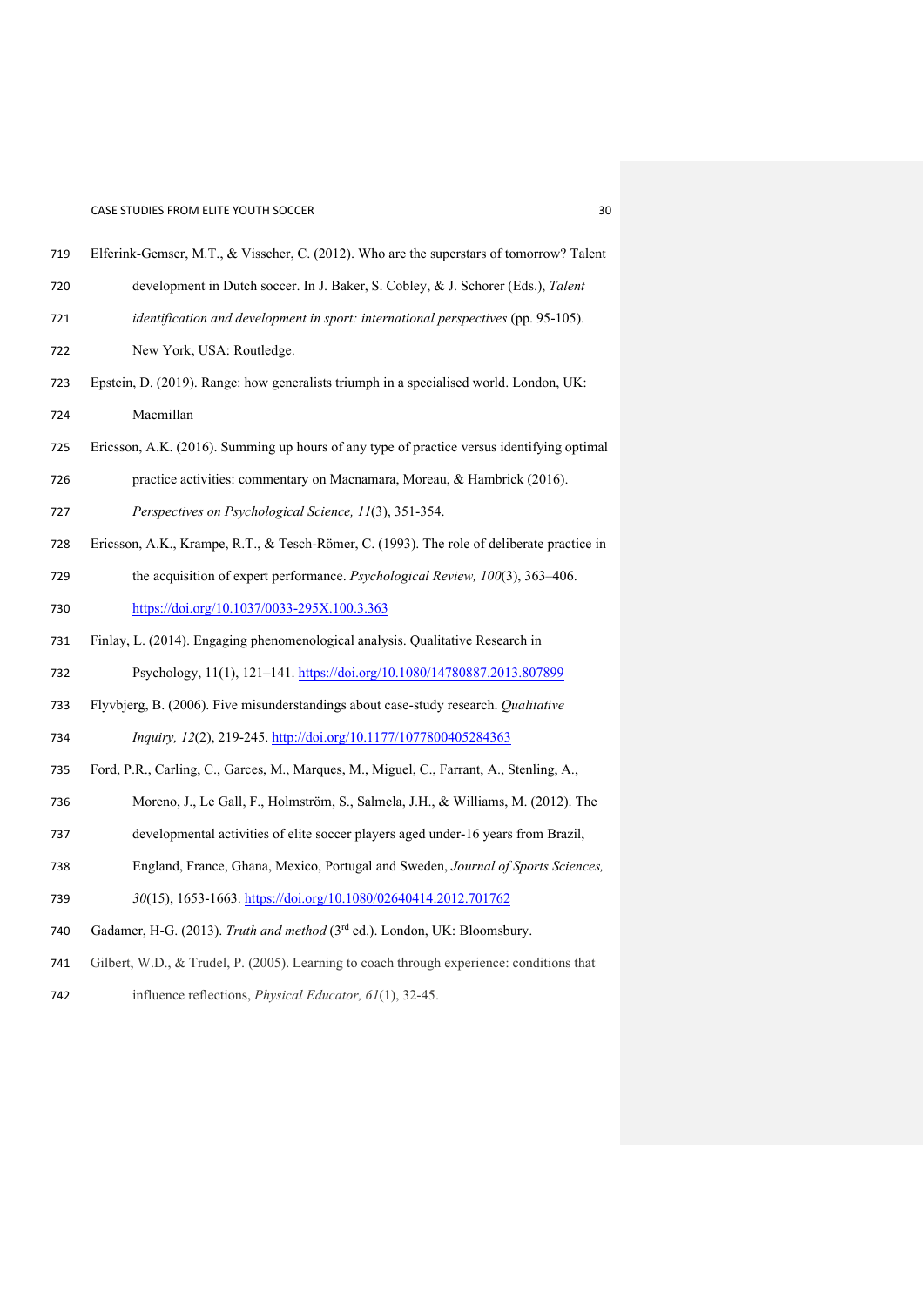- Gilchrist, M., & Mallet, C.J. (2017). The theory (SDT) behind effective coaching. In R.
- Thelwell, C. Harwood, & I. Greenless (Eds.). *The psychology of sports coaching: research and practice* (pp. 38-58). Oxfordshire, UK: Routledge.
- Gould, D., Udry, E., Tuffey, S., & Loehr, J. (1996). Burnout in competitive junior tennis
- players: a quantitative psychological assessment. *The Sport Psychologist, 10*(4), 322–340. <http://doi.org/10.1123/tsp.10.4.322>
- Grupe, O. (1985). Top level sport for children from an educational viewpoint. *International Journal of Physical Education, 22*(1), 9-16.
- Guzman, J.F., & Kingston, K. (2013). Coaches' need satisfaction and self-determination
- predict perceived promotion of athletes' well-being. *Wulfenia, 20*(4), 107-120.
- Haugaasen, M., Toering, T., & Jordet, G. (2014). From childhood to senior professional
- soccer: Elite youth players' engagement in non-soccer activities. *Journal of Sports Sciences, 32*(20), 1940-1949. <http://doi.org/10.1080/02640414.2014.970218>
- Hendry, D.T., Crocker, P.R.E., & Hodges, N.J. (2014). Practice and play as determinants of
- self-determined motivation in youth soccer players, *Journal of Sports Sciences*,
- *32*(11), 1091-1099. <https://doi.org/10.1080/02640414.2014.880792>
- Henriksen, K., & Stambulova, N. (2017). Creating optimal environments for talent
- development: a holistic ecological approach. In J. Baker, S. Cobley, J. Schorer, & N.
- Wattie (Eds.), *Routledge handbook of talent identification and development in sports*
- (pp. 271-284). Oxfordshire, UK: Routledge.
- Kingston, K., Wixey, D.J., & Morgan, K. (2018). Monitoring the climate: exploring the
- psychological environment in an elite soccer academy. *Journal of Applied Sport*
- *Psychology*, 1-18.<https://doi.org/10.1080/10413200.2018.1481466>
- Kvale, S. (1996). The 1000-page question, *Qualitative Inquiry, 2*(3), 275-284.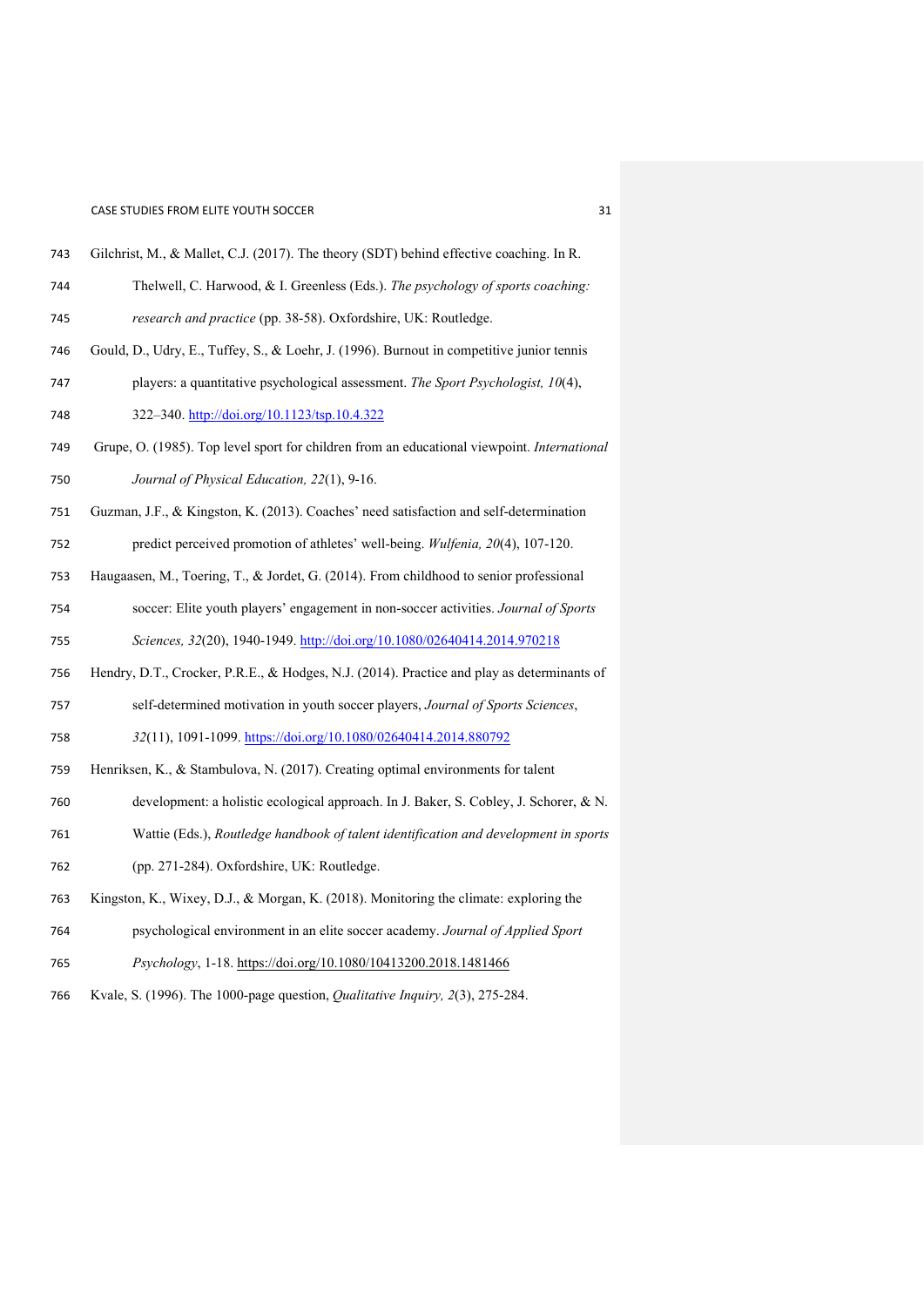- Labaree, R. V. (2002). The risk of "going observationalist": negotiating the hidden
- dilemmas of being an insider participant observer. *Qualitative Research, 2*(1), 97–
- 122.<https://doi.org/10.1177/1468794102002001641>
- Larkin, P., & Reeves, M.J. (2018). Junior-elite soccer: Time to re-position talent
- identification? *Soccer & Society, 19*(8), 1183-1192.
- <https://doi.org/10.1080/14660970.2018.1432389>
- Law, M.P., Côté, J., & Ericsson, A.K. (2007). Characteristics of expert development in
- rhythmic gymnastics: a retrospective study. *International Journal of Sport and*
- *Exercise Psychology, 5*(1), 82-103.<http://doi.org/10.1080/1612197X.2008.9671814>
- Maffulli,N., Baxter-Jones, A.D., & Grieve, A. (2005). Long term sport involvement and
- sport injury rate in elite young athletes. *Archives of Disease in Childhood, 90*(5), 525- 527. <http://doi.org/10.1136/adc.2004.057653>
- Martindale, R. J., Collins, D., & Daubney, J. (2005). Talent development: a guide for
- practice and research within sport. Q*uest, 57*, 353–375.
- 781 Miller, T., Birch, M., Mauthner, M., & Jessop, J. (2012). Ethics in qualitative research (2<sup>nd</sup>
- ed.). London, UK: Sage.
- Mitchell, T. O., Nesti, M., Richardson, D., Midgley, A. W., Eubank, M., & Littlewood, M.
- (2014). Exploring athletic identity in elite-level English youth soccer: a cross-
- sectional approach. *Journal of Sports Sciences, 32*(13), 1294–1299.
- <http://doi.org/10.1080/02640414.2014.898855>
- Musch, J., & Grondin, S. (2001). Unequal competition as an impediment to personal
- development: a review of the relative age effect in sport. *Developmental Review,*
- *21*(2), 147-167.
- Nesti, M., & Sulley, C. (2015). Youth development in soccer: lessons from the world's best
- academies. London, UK: Routledge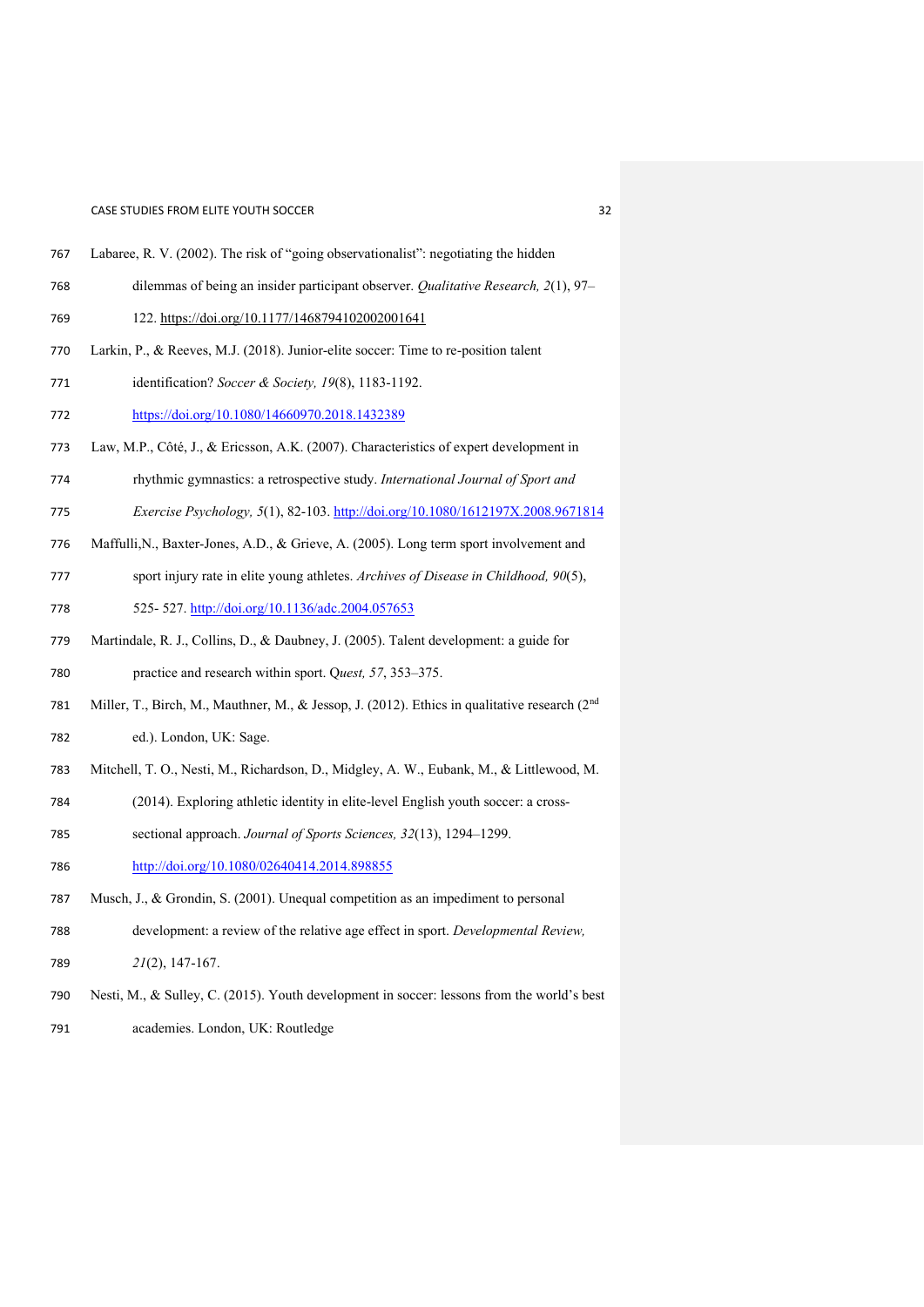- Noon, M.R., James, R.S., Clarke, N.D., Akubat, I., & Thake, C.D. (2015). Perceptions of
- well-being and physical performance in English elite youth soccer players across a season, *Journal of Sports Sciences, 33*(20), 2106-2115.
- <https://doi.org/10.1080/02640414.2015.1081393>
- Ntoumanis, N. (2012). A self-determination theory perspective on motivation in sport and physical education: current trends and possible future directions. In G.C. Roberts &
- D.C. Treasure (Eds.), *Advances in motivation in sport and exercise* (pp. 91-128).
- Leeds, UK: Human Kinetics.
- 800 Palmer, C. (2017). Ethics in sport and exercise research. In B. Smith & A.C. Sparkes (Eds.),
- *Routledge handbook of qualitative research in sport and exercise* (pp. 326-329). New York, USA: Routledge.
- Partington, M., & Cushion, C. (2013). An investigation of the practice activities and
- behaviours of professional top-level youth soccer coaches. *Scandinavian Journal of*
- *Medical Science in Sports, 23(2)*, 374-382. [http://doi.org/10.1111/j.1600-](http://doi.org/10.1111/j.1600-0838.2011.01383.x)
- [0838.2011.01383.x](http://doi.org/10.1111/j.1600-0838.2011.01383.x)
- Postman, N. (1982). *The disappearance of childhood*. New York, USA: Delacorte.
- Ryan, R. M., & Deci, E. L. (2000). The darker and brighter sides of human existence: basic psychological needs as a unifying concept. *Psychological Inquiry*, *11*(4), 319-338. [http://doi.org/10.1207/S15327965PLI1104\\_03](http://doi.org/10.1207/S15327965PLI1104_03)
- Ryan, R. M., & Deci, E. L. (2002). An overview of self-determination theory: an organismic
- dialectical perspective. In E. L. Deci & R. M. Ryan (Eds.), *Handbook of self-*
- *determination research* (pp. 3-33). Rochester, NY, USA: University of Rochester
- Press.
- Sæther, S.A. (2015). Selecting players for youth national teams a question of birth month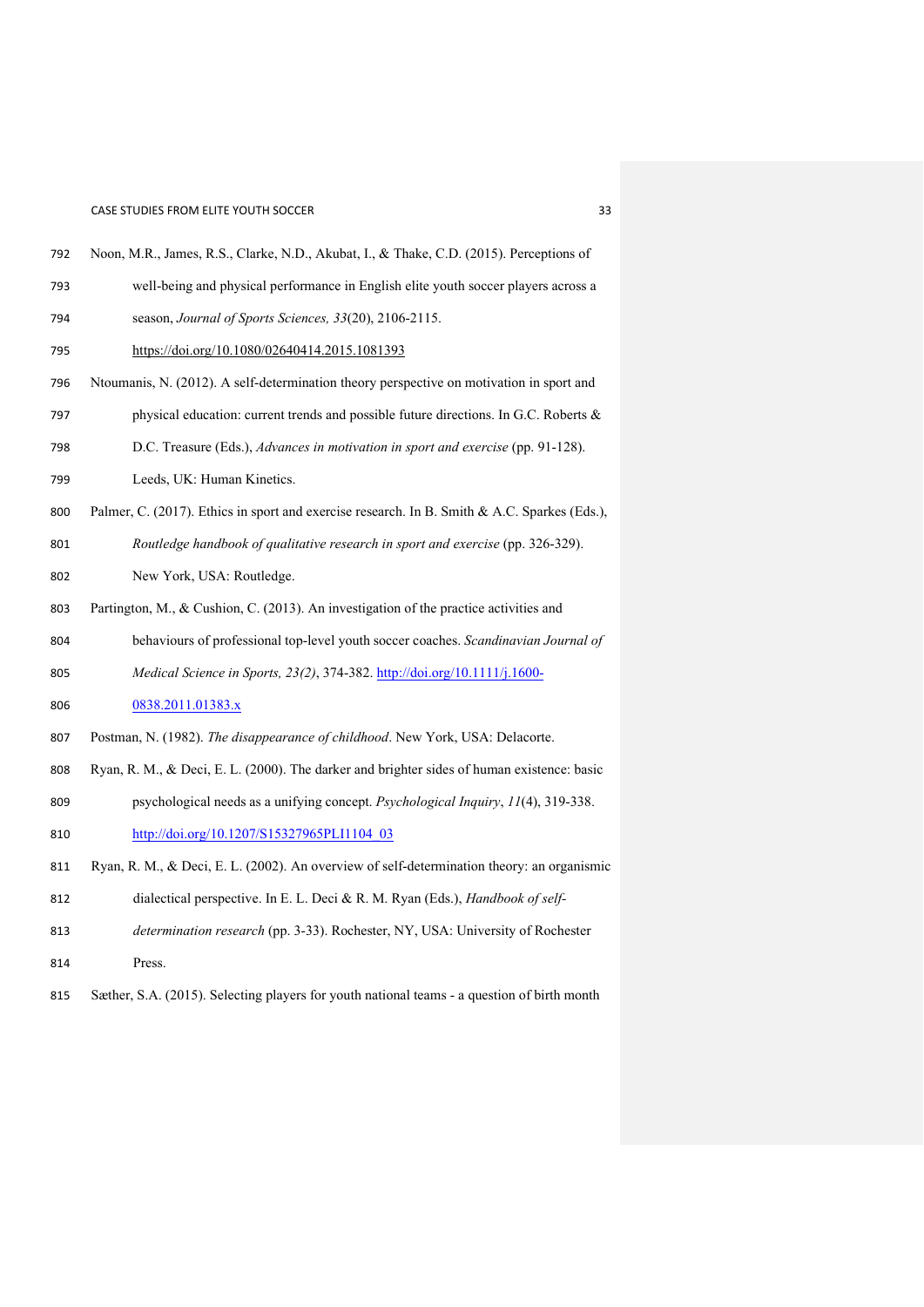- and reselection? *Science and Sports, 30*(6), 314-320.
- <http://doi.org/10.1016/j.scispo.2015.04.005>
- Simon, H.A., & Chase, W.G. (1973). Skill in chess, *American Scientist, 61*, 394-403.
- Smith, B., & McGannon, K.R. (2017). Developing rigor in qualitative research: problems
- and opportunities within sport and exercise psychology, *International Review of*
- *Sport and Exercise Psychology, 11*(1).
- <http://dx.doi.org/10.1080/1750984X.2017.1317357>
- Smoll, F. L., & Smith, R. E. (2002). Coaching behaviour research and intervention in youth
- sports. In F. L. Smoll & R. E. Smith (Eds.), *Children and youth in sport: A*
- *biopsychosocial perspective* (2nd ed., pp. 211-133). Dubuque, IA: Kendall/Hunt.
- Stambulova, N.B. & Wylleman, P. (2015). Dual career development and transitions.
- *Psychology of Sport and Exercise, 21*, 1-3.
- <http://doi.org/10.1016/j.psychsport.2015.05.003>
- Stebbings, J., & Taylor, I.M. (2017). Definitions and correlates of coach psychological well-
- and ill-being. In R. Thelwell, C. Harwood, & I, Greenless (Eds.) *The psychology of*
- *sports coaching, research and practice* (pp. 170-184*).* London, UK: Routledge.
- Stratton, G., Reilly, T., Willims, A.M., & Richardson, D. (2004). *Youth soccer: from science to performance*. Oxford, UK: Routledge
- The European Union. (2012). EU guidelines on dual careers of athletes recommended policy
- actions in support of dual careers in high-performance sport: approved by the EU
- Expert Group "Education & Training in Sport" at its meeting in Poznań on 28
- 837 September 2012. Retrieved from: [https://publications.europa.eu/en/publication-](https://publications.europa.eu/en/publication-detail/-/publication/3648359d-61c4-4132-b247-3438ee828450)
- [detail/-/publication/3648359d-61c4-4132-b247-3438ee828450](https://publications.europa.eu/en/publication-detail/-/publication/3648359d-61c4-4132-b247-3438ee828450)
- The Premier League. (2011). Elite player performance plan. London: Author.